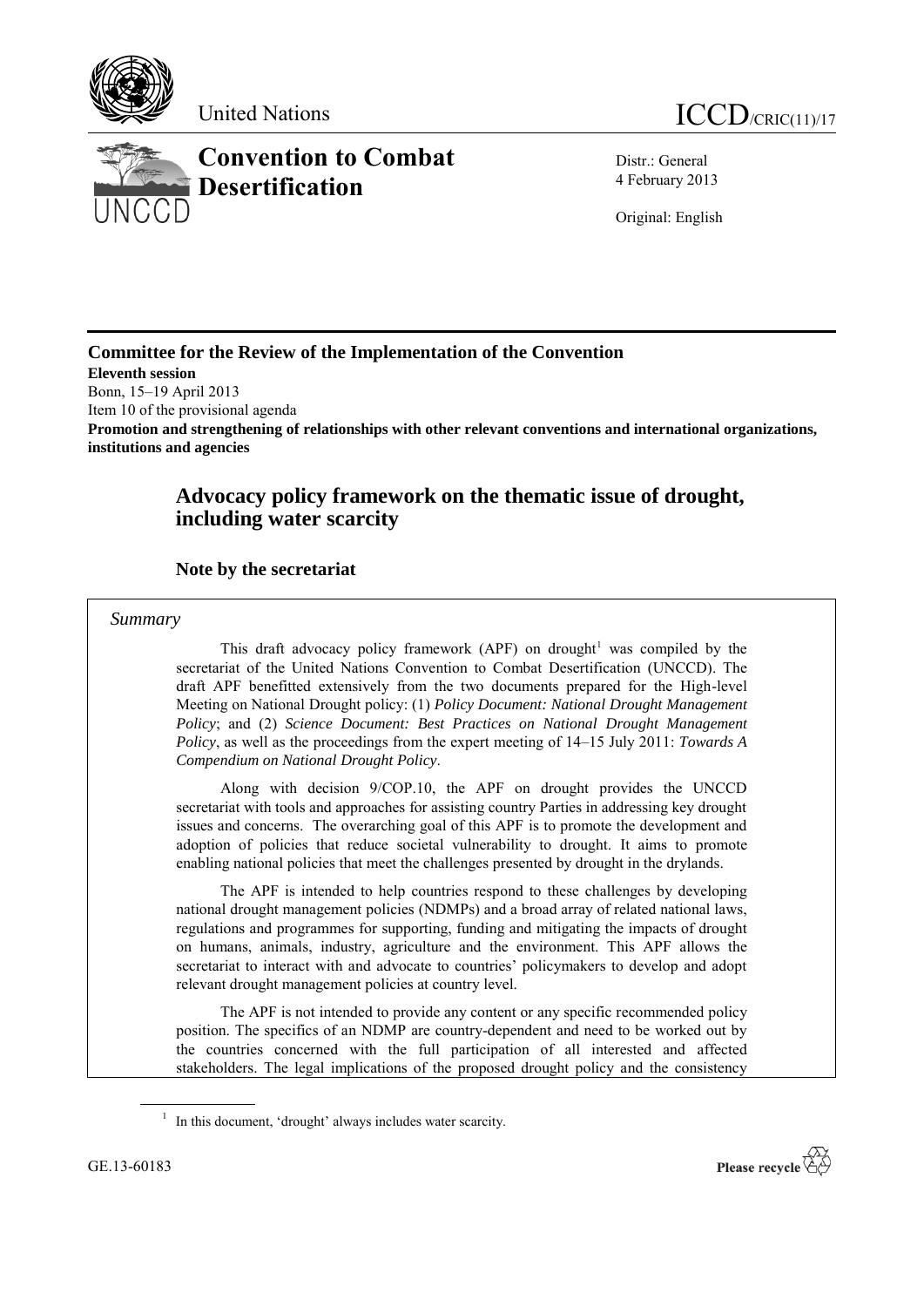between the emerging policy and the policies of other sectors must be taken into consideration.

The APF is therefore primarily for the UNCCD secretariat to promote the development of NDMPs at country level, mitigate the impacts of drought and water scarcity on economic growth and human and environmental well-being. It is envisaged that, by making use of the APF on drought, and advocating for a participatory approach and a bottom-up process of dialogue and consultation in meeting the challenges of frequent and severe droughts, sets of decisions will be made by the highest political level in affected countries. The process would determine what and how drought issues will be addressed at all levels.

# Contents

|       |                                                                                          | Paragraphs | Page                    |
|-------|------------------------------------------------------------------------------------------|------------|-------------------------|
| I.    |                                                                                          | $1 - 10$   | $\overline{\mathbf{3}}$ |
|       | The legal mandate to develop the advocacy policy framework on drought                    | $6 - 10$   | 3                       |
| П.    | Rationale for developing an advocacy policy framework on drought                         | $11 - 30$  | 4                       |
|       | $A_{\cdot}$                                                                              | $11 - 14$  | 4                       |
|       | <b>B.</b>                                                                                | $15 - 16$  | 5                       |
|       | C.                                                                                       | $17 - 22$  | 5                       |
|       | Opportunities for addressing drought management policy gaps<br>D.                        | $23 - 30$  | 6                       |
| Ш.    | Potential key policy intervention measures: a critical response to drought               | $31 - 49$  | 7                       |
|       | Critical actions necessary for a national drought management policy to                   | $32 - 49$  | 7                       |
| IV.   | Proposed methods for reviewing and reporting on implementation progress                  | 50         | 13                      |
| V.    |                                                                                          | $51 - 52$  | 13                      |
| VI.   |                                                                                          | $53 - 54$  | 14                      |
| Annex |                                                                                          |            |                         |
|       | Compendium of drought management practices at national level from the High-level Meeting |            | 17                      |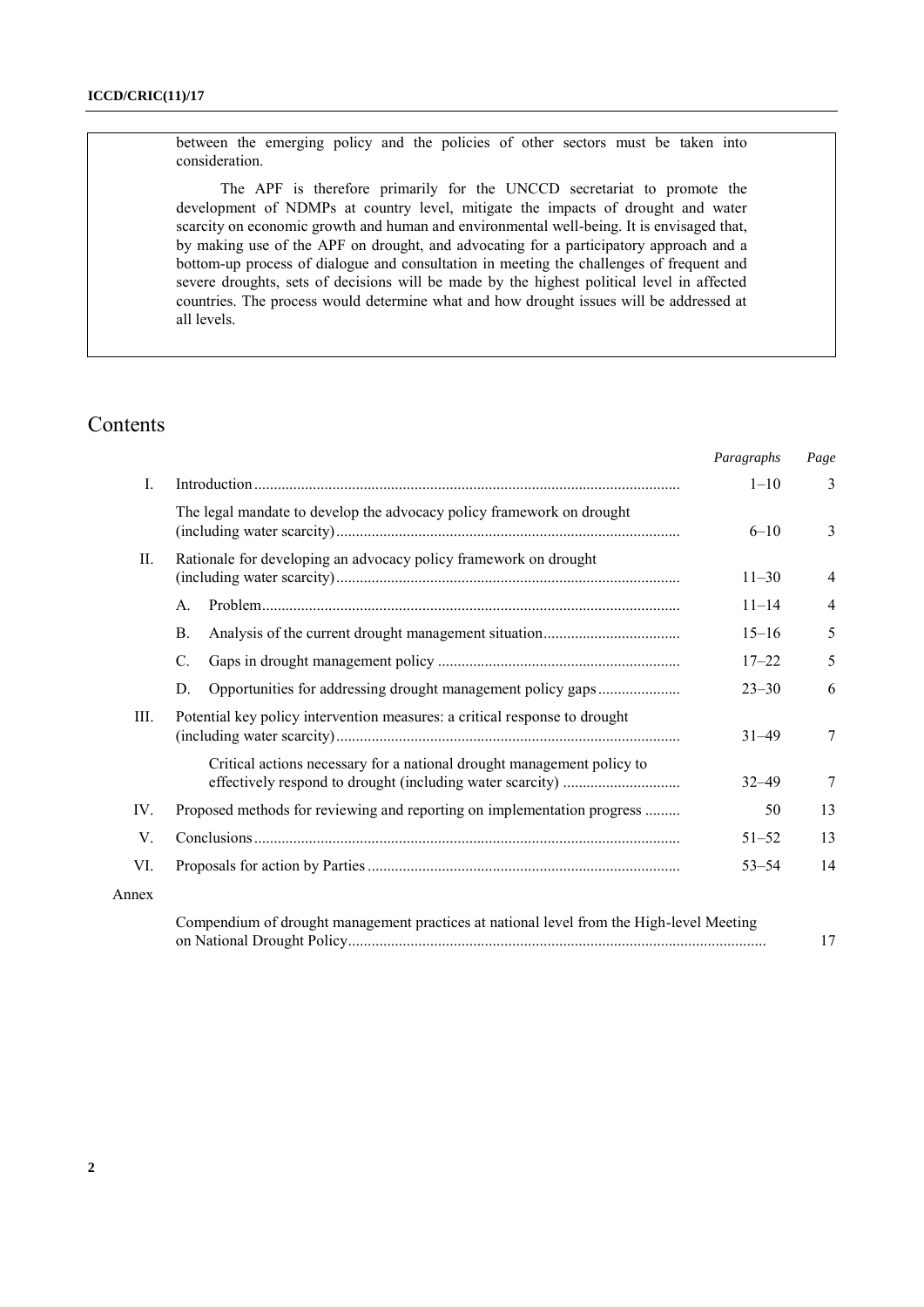## **I. Introduction**

1. Drought, 2 like land degradation and desertification, is exacerbating the global water crisis, and the freshwater supply cannot be increased. Frequent and severe droughts lead to the widespread falling of water tables, resulting in serious water shortages and salt intrusion in coastal areas. Water security, like food security, is becoming a major national and regional priority in many areas of the world.

2. Partly because of these droughts, one third of the global population is living in water scarce conditions since 1990, with desertification and land degradation exacerbating the situation. As the world's population has swollen to well over 7 billion people and in the face of these droughts, some countries have already reached the limits of their water resources and are increasingly experiencing water scarcity. Given the prevailing climate change scenario, combined with the effects of desertification, land degradation and drought (DLDD), almost half the world's population will be living in areas of high water scarcity by 2030, 3 including between 75–250 million people in Africa.

3. Of the Parties to the United Nations Convention to Combat Desertification (UNCCD), a total of 164 countries within and outside the drylands are affected either by DLDD or by all three phenomena. Incidentally, water resources are often among the first to experience the negative effects of DLDD. Water scarcity in the face of exponentially increasing demand demonstrates the potential for disputes and conflict both within and among States. Also, there is a strong link between drought, food insecurity, poverty and water scarcity.

4. Average annual rainfall in the world's drylands is already less than 650 millimetres. This rainfall shows extreme spatial and temporal variability, which is expected to continue due to climate change impacts, exposing hundreds of millions of people to more extreme weather events (droughts and floods). The effects of desertification, land degradation and drought may expose almost two-thirds of the world's population to increased water scarcity by 2030.

5. These adverse climatic conditions create dire circumstances for poor populations; estimates show that each person consumes between two and four litres of water per day. Most of the water that people consume is contained in the food they eat. For example, producing one kilogram of beef requires 15,000 litres of water, while one kilogram of wheat requires 1,500 litres. DLDD is contributing to the global water crisis, and as populations increase, especially in dryland areas, more and more people are becoming dependent on fresh water supplies in lands that are degrading. In the face of frequent and severe droughts, this is unsustainable.

## **The legal mandate to develop the advocacy policy framework on drought (including water scarcity)**

6. In the international agenda on drought and water scarcity, the Convention has a key role to play in convincing governments to mainstream sustainable land and water management practices into national policy platforms in order to achieve more drought resilient populations and ecosystems.

<sup>&</sup>lt;sup>2</sup> In this document, 'drought' always includes water scarcity.

<sup>3</sup> World Water Assessment Programme. 2009. *WWDR3: Water in a Changing World*. Available at: [<http://www.unesco.org/new/en/natural-sciences/environment/water/wwap/wwdr/wwdr3-2009/>](http://www.unesco.org/new/en/natural-sciences/environment/water/wwap/wwdr/wwdr3-2009/).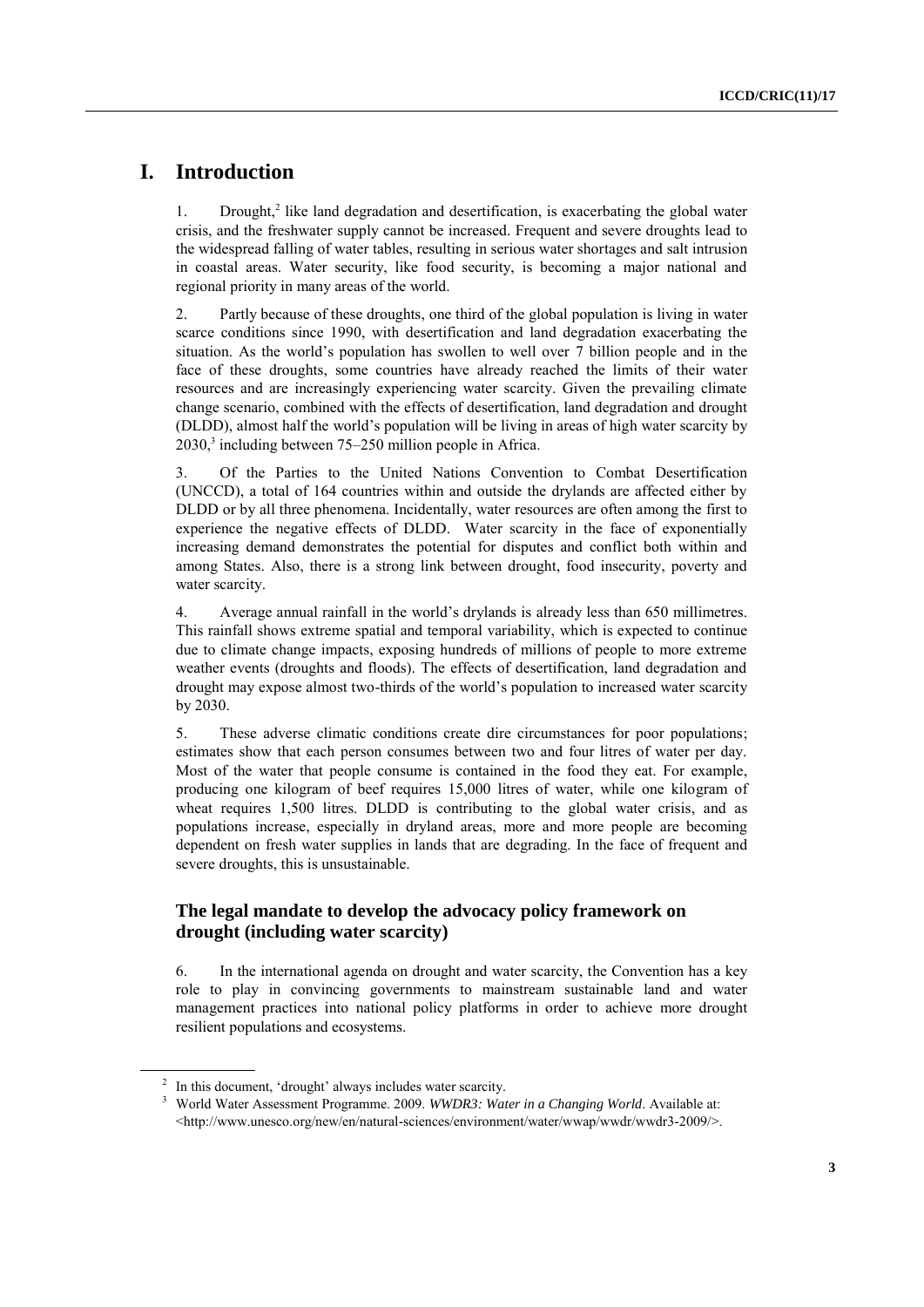7. Article 10 of the Convention states that national action programmes (NAPs) shall "enhance national climatological, meteorological and hydrological capabilities and the means to provide for drought early warning" and may include:

Establishment and/or strengthening, as appropriate, of early warning systems, including local and national facilities and joint systems at the subregional and regional levels, and mechanisms for assisting environmentally displaced persons;

Strengthening of drought preparedness and management, including drought contingency plans, at the local, national, subregional and regional levels, which take into consideration seasonal to inter-annual climate predictions;

(c) Establishment and/or strengthening, as appropriate, of food security systems, including storage and marketing facilities, particularly in rural areas;

(d) Establishment of alternative livelihood projects that could provide incomes in drought prone areas; and

(e) Development of sustainable irrigation programmes for both crops and livestock.

8. In addition, the Conference of the Parties (COP), through decision 8/COP.9 paragraph 6, requested the secretariat to generate advocacy policy frameworks on thematic issues in order to address the adverse impacts of DLDD, keeping in mind gender sensitive approaches, and to regularly inform affected countries and other key stakeholders on such proceedings that may be useful in the implementation of action programmes;

9. In decision 9/COP.10, paragraph 11 (a), the COP also requested the Executive Secretary to continue formulating an additional APF on the thematic issue of drought, in consultation with national focal points, taking gender-sensitive approaches into account;

10. In the implementation of the APF on drought, the UNCCD secretariat will advocate for targeted drought policy development, research and funding for mitigating the effects of drought through NAPs, subregional action programmes (SRAPs), regional action programmes  $(RAPs)$  and thematic programme networks,<sup>4</sup> focusing on drought and sustainable land management (SLM). The APF on drought will facilitate this by advocating to Parties to develop national drought management policies (NDMPs), ensuring coordination of agendas at the international policy level, and marshalling available financial, institutional and technical resources in a way that maximizes the benefits of mitigating the effects of drought on the ground.

## **II. Rationale for developing an advocacy policy framework on drought (including water scarcity)**

### **A. Problem**

11. Droughts have caused human suffering for a very long time and still wreak havoc on ecosystems and societies, as demonstrated by the recent drought in the Horn of Africa and the Sahel. The impact of recurrent drought-related crises across the globe is rapidly escalating, with more and more people being affected each time a drought occurs. Its frequency is increasing around the world, even in countries outside the drylands.

12. In developing countries, drought increases the vulnerability of local populations. The ability of vulnerable populations to respond to drought is limited; this is due not only to

<sup>4</sup> Decision 8/COP.9, paragraph 9.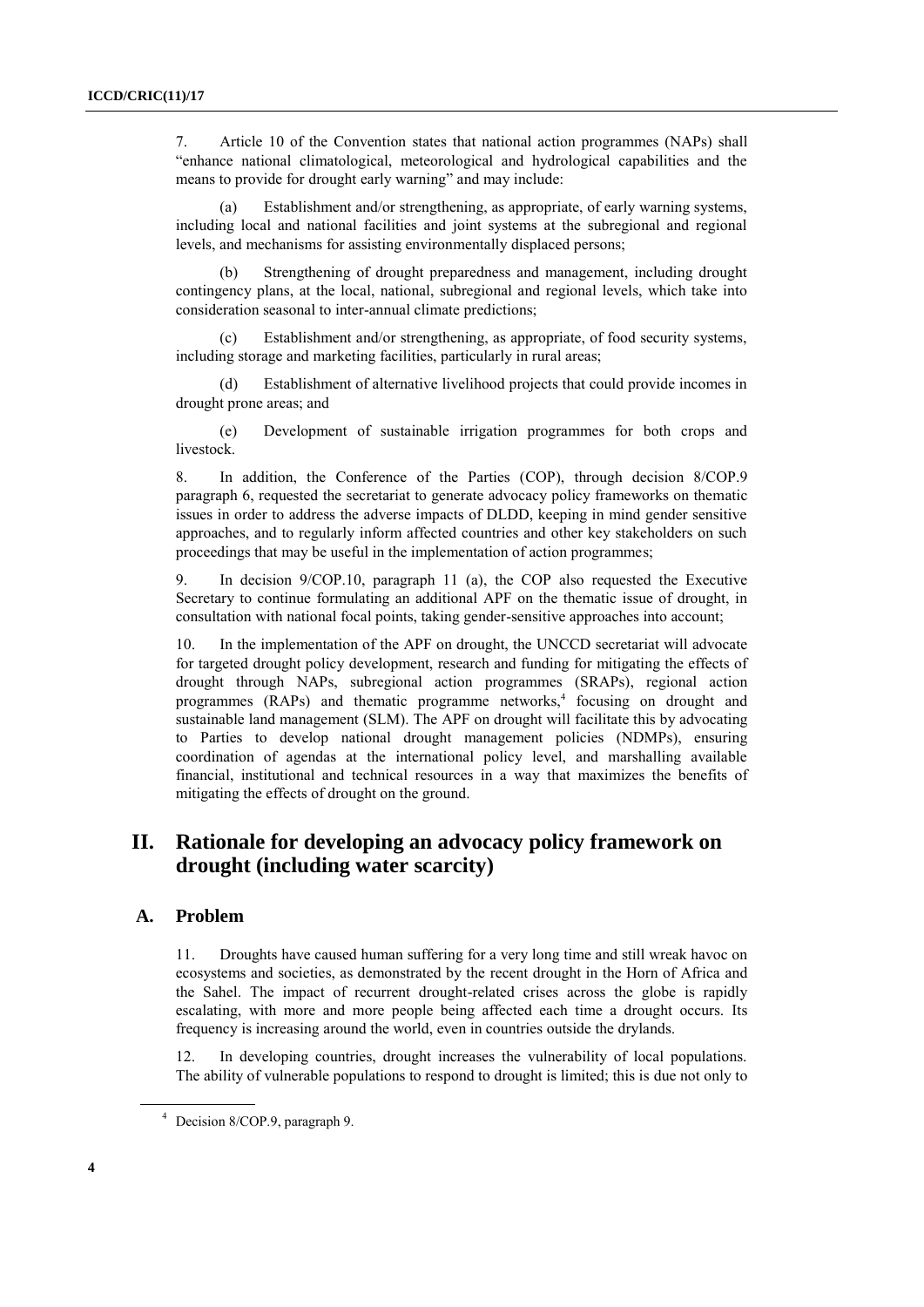the increasing frequency of drought but also to non-resilient livelihoods, a dwindling resource base, resource conflicts, changes in access to land and water, and the impact of other shocks such as flooding and disease outbreaks.

13. Drought has major implications not only on human life but also, increasingly, in terms of short-term and long-term economic losses. Sectors that are often affected by drought include agriculture and hence food security, energy and industrial production, and the natural environment, including wildlife and fauna.

14. In the foreseeable future, climate change is likely to shift drought patterns and increase the frequency and severity of extreme events; this further increases the risk of human and economic losses. As a consequence, it is expected that droughts may fuel communal violence, civil wars or even wars between nations in future.

### **B. Analysis of the current drought management situation**

15. Although drought is widely recognized as a creeping natural hazard that is a consequence of natural climatic variability, most negatively affected countries lack comprehensive water and drought management policies that proactively protect livelihoods, assets and/or the environment and establish land-use practices that promote resilience over the long term. In recent years, concern has grown worldwide that droughts may be increasing in frequency and severity given the changing climatic conditions.

16. Responses to droughts in most parts of the world are generally reactive in terms of crisis management and are known to be untimely, poorly coordinated and disintegrated. Consequently, the economic, social and environmental impacts of droughts have increased significantly worldwide. Without a coordinated national drought policy that includes effective monitoring and early warning systems to deliver timely information for decisionmakers, effective impact assessment procedures, proactive risk management measures, preparedness plans aimed at increasing coping capacity and effective emergency response programmes directed at reducing the impacts of drought, nations will continue to respond to drought in a reactive, crisis management mode. Because of their long-term socioeconomic impacts, droughts are by far the most damaging of all natural disasters. Thus the recurrent droughts call for proactive future actions to be able to cope with their associated imperatives.

## **C. Gaps in drought management policy**

17. Despite the repeated occurrences of droughts throughout human history and their significant impacts on different socioeconomic sectors, countries across the globe, with the exception of Australia, have yet to make concerted efforts to establish NDMPs. Current approaches tend to be limited to post-impact responses. The most commonly used approach, and the one most often followed by both developing and developed nations, is post-impact government (or non-government) interventions. These interventions are normally relief measures in the form of emergency assistance programmes aimed at providing financial resources or other specific types of aid such as food, livestock feed and water to the victims (or those experiencing the most severe impacts) of the drought.

18. Such a reactive approach usually fails to reduce vulnerability among the affected communities as it does not encourage sustainability or build capacity. The recipients of this assistance do not change their behaviours nor are they encouraged to adopt resource management practices necessary for change in order to receive the assistance. Affected communities are not consistently involved in designing drought resilience measures. Continued dependence on externally provided drought relief does not encourage self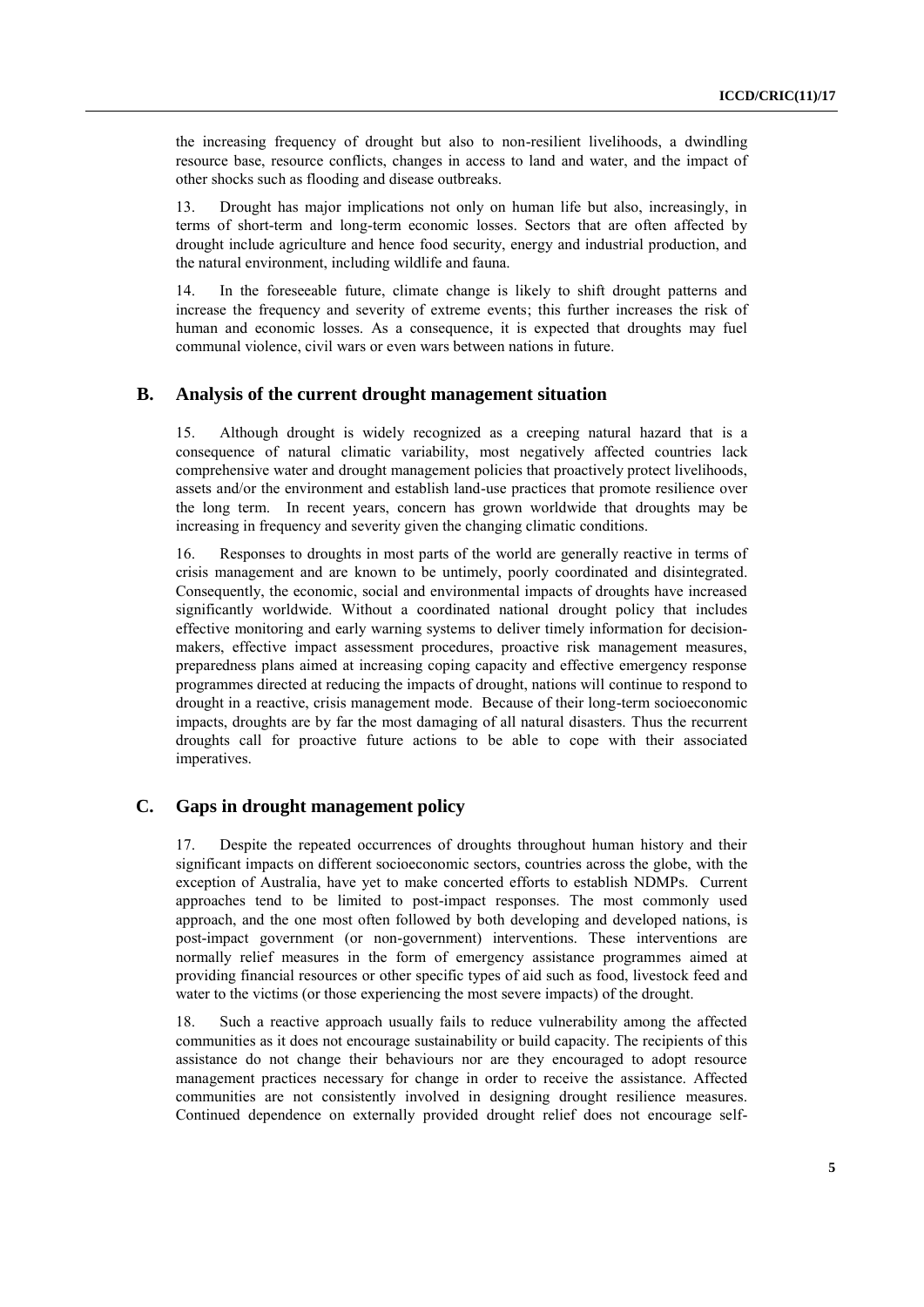reliance among affected communities. These require more local decision-making, participatory governance and predictable investments towards long-term capacity-building and drought resilience.

19. This traditional approach of providing relief is also flawed in terms of the timeliness of assistance being provided. It often takes weeks or months for assistance to be received, which is often beyond the window of when the relief would have been of greatest benefit. A philosophical change is needed in how local and national governments respond and promote change when facing drought, especially among vulnerable affected communities.

20. A second, more complex drought policy approach is the development of pre-impact or risk management programmes intended to reduce vulnerability and impacts through drought prediction. These measures are referred to as mitigation measures and often appear to be less obvious when associated with drought since impacts are generally non-structural. These measures include establishing comprehensive early warning systems; improving seasonal drought forecasts; placing increased emphasis on water harvesting and conservation; using ground water resources more effectively; constructing reservoirs; interconnecting water supplies between neighbouring communities; utilizing drought risk planning measures; building awareness; and providing education. In some countries, drought insurance exists as part of drought mitigation programmes; this could also be explored for use under special conditions.

21. A third type of policy response that is gaining ground is the development and implementation of preparedness plans and programmes that include organizational frameworks and operational arrangements established in advance of drought and maintained in between drought episodes by governments or other stakeholders. This approach is an attempt to create greater institutional capacity focused on improved coordination and collaboration within and between levels of government and among stakeholders in the myriad private and public-private organizations with a vested interest in drought management (e.g. communities, natural resource managers, utilities, agribusiness, farm organizations, schools and universities).

22. Knowledge and a compendium of best practices (see annex I) in drought management polices exist at global level. However, considering that the human costs associated with drought disasters are largely preventable through appropriate and strategic responses, more comprehensive drought management policies and adequate related competencies that holistically draw on at least the three approaches mentioned in paragraphs 19–21 should be established at all levels.

### **D. Opportunities for addressing drought management policy gaps**

23. The existing weak policy base for addressing drought and recurrent water scarcity is conducive to reactive responses. Developing and adopting drought management policies will enable local communities, governments, the private sector, donors, the United Nations and non-governmental organisations to change their approach to chronic drought situations. Current weaknesses in approach, most notably a lack of linked policymaking at national and local level, would be addressed.

24. A better outcome would result from a long-term strategy and policy that combines short-term measures (crisis response, e.g. humanitarian relief) as the primary interventions needed to save human life with measures that prevent disaster, aid recovery and support livelihoods. The emphasis should be on resilience-building, livelihood improvements and technology transfer as well as a systematic approach to the assessment of drought impacts, mainstreaming drought management initiatives in UNCCD policies and governance structure.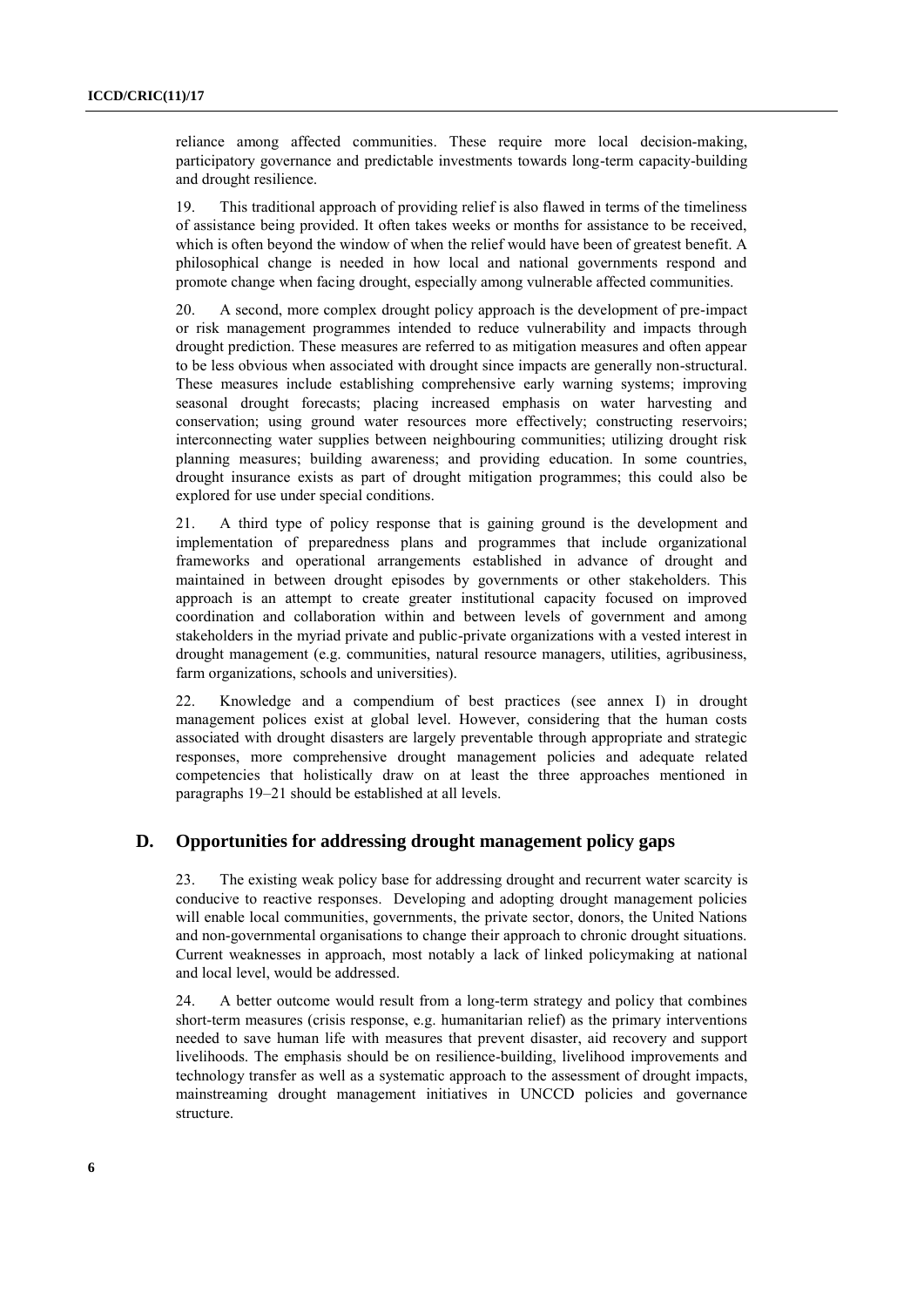25. In particular, the development and mainstreaming of NDMPs would allow stakeholders to act systematically and continuously without waiting for specific drought effects on the ground before responding. NDMPs would help tackle the root causes of vulnerability, actively reducing risk rather than focusing on the individual crisis. In turn, this should increase the population's resilience to the impacts of drought and save lives whilst advancing other development objectives designed to improve and sustain the welfare of the vulnerable as well as the wider community.

26. The aim of an NDMP would be to enhance the capacities of local communities to efficiently and effectively deal with drought disasters and increase the coping capacities of affected populations during drought, both when resources are scarce and in times of plenty. This would enable them to exploit the available opportunities to improve their livelihoods. Therefore, drought management policies must, over the long term, lead to greater population resilience and a reduced need for interventions in the form of drought disaster assistance from governments, donors and other stakeholders.

27. In developing and adopting drought management policies, countries should streamline contextual factors such as practices, capacities, structures, strategies and rationale that influence actions taken in response to drought. Furthermore, countries will identify mechanisms, systems, functions and institutions that need to be strengthened, enable people to build and consolidate the resilience of their livelihoods, and establish more timely and appropriate responses to protect livelihoods and save lives in the event of future droughts. Such drought management policies would allow for the continued implementation of livelihood interventions, particularly those for which timing is crucial.

28. An NDMP would establish a clear set of principles or operating guidelines to govern the management of drought and its impacts. It should be consistent and congruent with affected areas with similar conditions, ecosystem functionality, population groups, and economic sectors at national level, and consistent with the national, regional and global sustainable development goals.

29. National drought (and water scarcity) management policies should promote strategies that emphasize the development and implementation of pre-impact programmes and preparedness plans as well as policies that are directed towards drought risk reduction. These policies reduce risk by building and consolidating the resilience of livelihoods, establishing more timely and appropriate responses that protect livelihoods and human life, tackling the root causes of vulnerability and managing the associated drought risks rather than focusing on each individual crisis.

30. NDMPs are not stand-alone. They will be mainstreamed into and complement existing national and international initiatives such as the UNCCD NAPs, RAPs and SRAPs, disaster risk and reduction management policies, national climate change adaptation policies and plans, as well as integrated soil and water conservation management practices, policies and plans. This coordinated approach in line with the text of the Convention and the 10-year strategic plan and framework to enhance the implementation of the Convention (2008–2018), would enhance the resilience of local livelihoods, increase food security, reduce the vulnerability of poorer populations and promote economic growth at local level.

# **III. Potential key policy intervention measures: a critical response to drought (including water scarcity)**

31. An effective response to drought requires an NDMP. To be effective, such a policy should enable a paradigm shift that helps to save lives and livelihoods in affected communities. At the same time, concerted support in establishing effective drought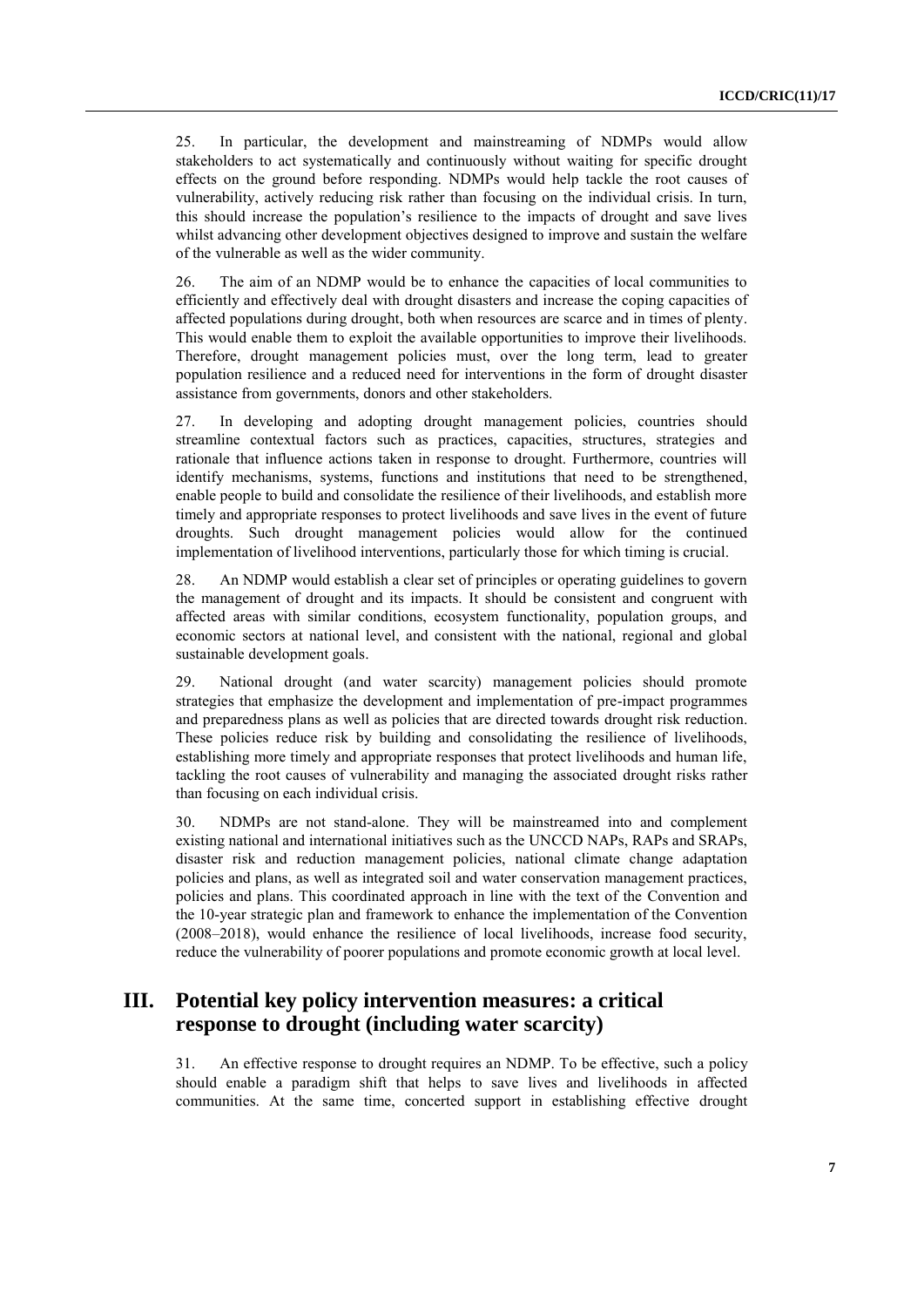management policies will enable the international community and national governments to commit to important changes in global and national approaches to drought.

### **Critical actions necessary for a national drought management policy to effectively respond to drought (including water scarcity)**

32. The following initiatives are proposed as critical for an NDMP to effectively respond to drought.

#### **1. Moving from drought disaster response to drought risk reduction**

33. It is anticipated that countries' drought management policies will foster their efforts towards drought risk reduction, which saves more lives overall, rather than continue with the drought disaster response approach that has repeatedly resulted in more human suffering and death. Drought management policies will guide efforts towards building institutional capacity at national and local level with a view to enabling effective drought preparedness and mitigation programmes among societies that are highly vulnerable to drought and other natural disasters. These policies are intended to address the key challenges facing affected countries in the context of drought risk reduction, focusing on the social and economic development of countries. In view of the increases in drought vulnerability in the affected countries and the challenges posed by drought to their development agendas, NDMPs will enable affected countries to choose disaster risk reduction and management as the way forward.

34. The following proposed actions are intended to help move from drought disaster response to drought risk reduction:

(a) Implementing emergency response and relief measures that reinforce national drought policy goals and create new capacities that allow for timely response in the event of drought;

(b) Identifying emergency measures to reduce the impact of current droughts while reducing vulnerability to future occurrences;

(c) Ensuring that the relief reaches affected communities/sectors in a timely fashion;

- (d) Linking drought relief to preparedness and mitigation actions by:
- (i) Stakeholders identifying risks and mitigation measures;
- (ii) Collecting and analysing information;

(iii) Using evidence-based processes for risk assessment and the prioritisation of mitigation measures;

(iv) Identifying institutional bottlenecks and arrangements; and

(v) Mainstreaming drought management systems by linking the related measures to existing policies and institutions.

#### **2. Building capacity and resilience to drought hazards in vulnerable communities**

35. Such drought management policies will enable affected countries to build and enhance the capacities of vulnerable communities to efficiently and effectively deal with drought hazards and increase their coping capacity during drought, particularly when resources are scarce. This is one of the major challenges requiring policy guidelines in order to save lives and the livelihoods of vulnerable communities. Building this capacity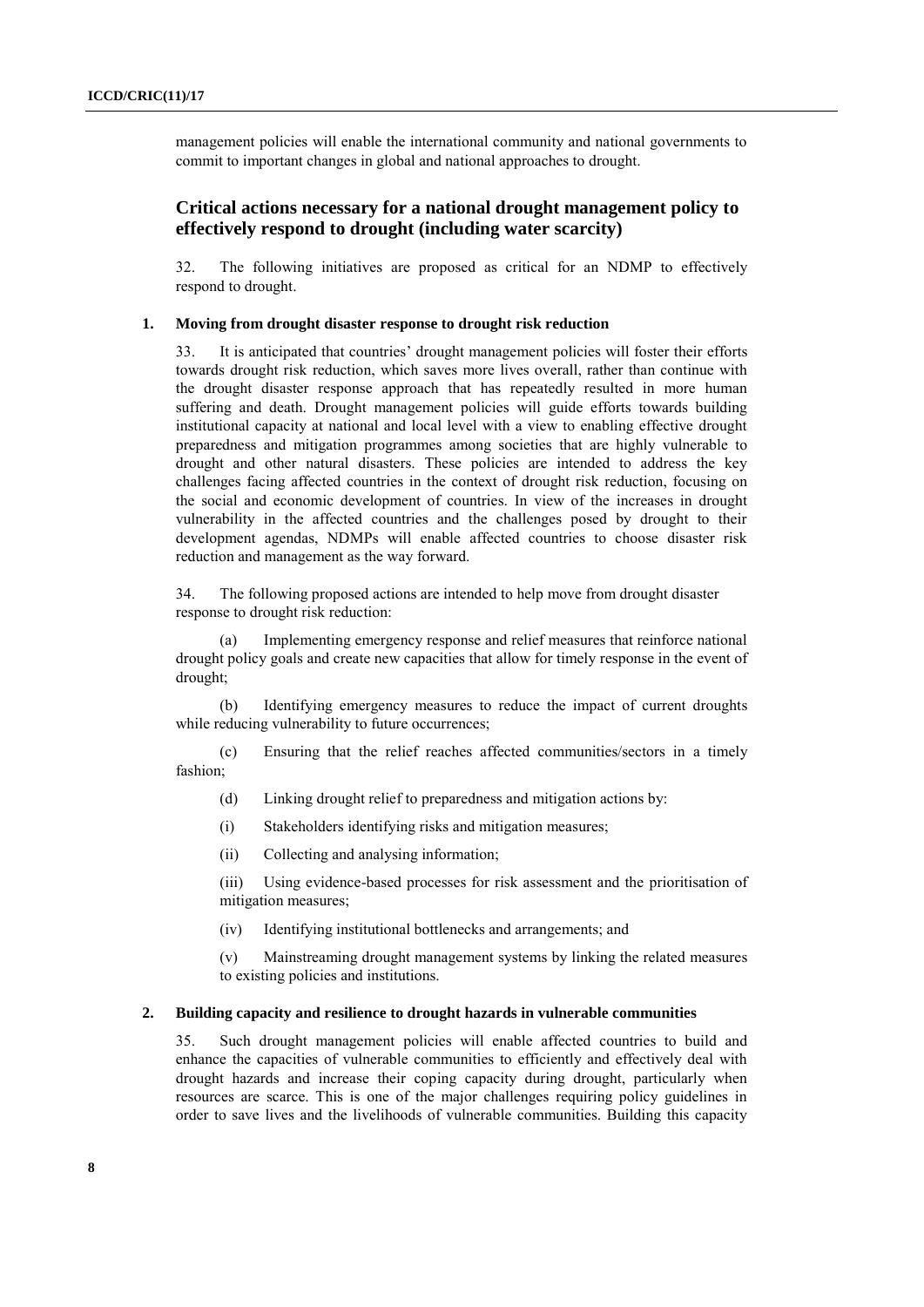and resilience would reduce the need for unsustainable interventions by governments, donors and other stakeholders in the form of drought disaster assistance and/or alleviation. In this regard, it is imperative to pay greater attention to national drought management policies that foster drought risk reduction and guide efforts for building local level capacity and resilience with a view to facilitating effective drought preparedness.

36. The following proposed actions are intended to enhance capacity-building and resilience:

(a) Promoting training opportunities to enhance understanding on how seasonal forecasts and decision-support tools can be applied by vulnerable groups and within vulnerable sectors to improve resilience/coping capacities and preparedness;

(b) Developing a business (management) plan to carry out training in various sectors;

(c) Emphasizing training of trainers (e.g. extension service personnel) to better communicate policy instruments to user communities;

(d) Stressing the use of climate risk information in management and policy;

(e) Understanding user needs and involving users in developing decision-support tools from the outset;

(f) Employing the media to engage the public and policymakers, and receiving feedback on the effectiveness of emergency relief measures;

Assessing the availability of early warning and decision-support tools and methodologies in support of drought preparedness planning and policy development;

(h) Assessing drought risks, identifying potential threats and determining the degree of vulnerability of local populations and economic sectors to droughts and how these vulnerabilities vary by region within a country;

Evaluating the existing capabilities in the country for the early warning of droughts, identifying gaps and taking appropriate steps to develop and strengthen national capabilities for providing effective early warning of drought;

Evaluating existing decision-support tools in close collaboration with user communities in different sectors impacted by droughts and improving these tools by taking advantage of innovations to provide better and more timely information for decisionmaking;

(k) Promoting multidisciplinary collaboration among meteorologists, hydrologists, soil scientists, ecologists, agronomists, social/behavioural scientists, health care system experts and others in the collection of data (including meta-data) and the generation of drought products for the user community; and

(l) Developing the capacities of users and policymakers.

#### **3. Linking drought risk reduction interventions with the development of resilient livelihoods and sustainable land management**

37. Effective drought management policies require that the associated drought risk reduction interventions are viewed and treated as part of national development activities. At the same time, countries' development strategies and programmes need to be sensitive to drought disaster risk in order to avoid or minimize the negative impacts of drought hazards on the lives and livelihoods of vulnerable populations. Therefore, drought management policies should enable affected countries to recognize that, given the destruction and loss drought disasters cause and the high costs involved in helping vulnerable people recover,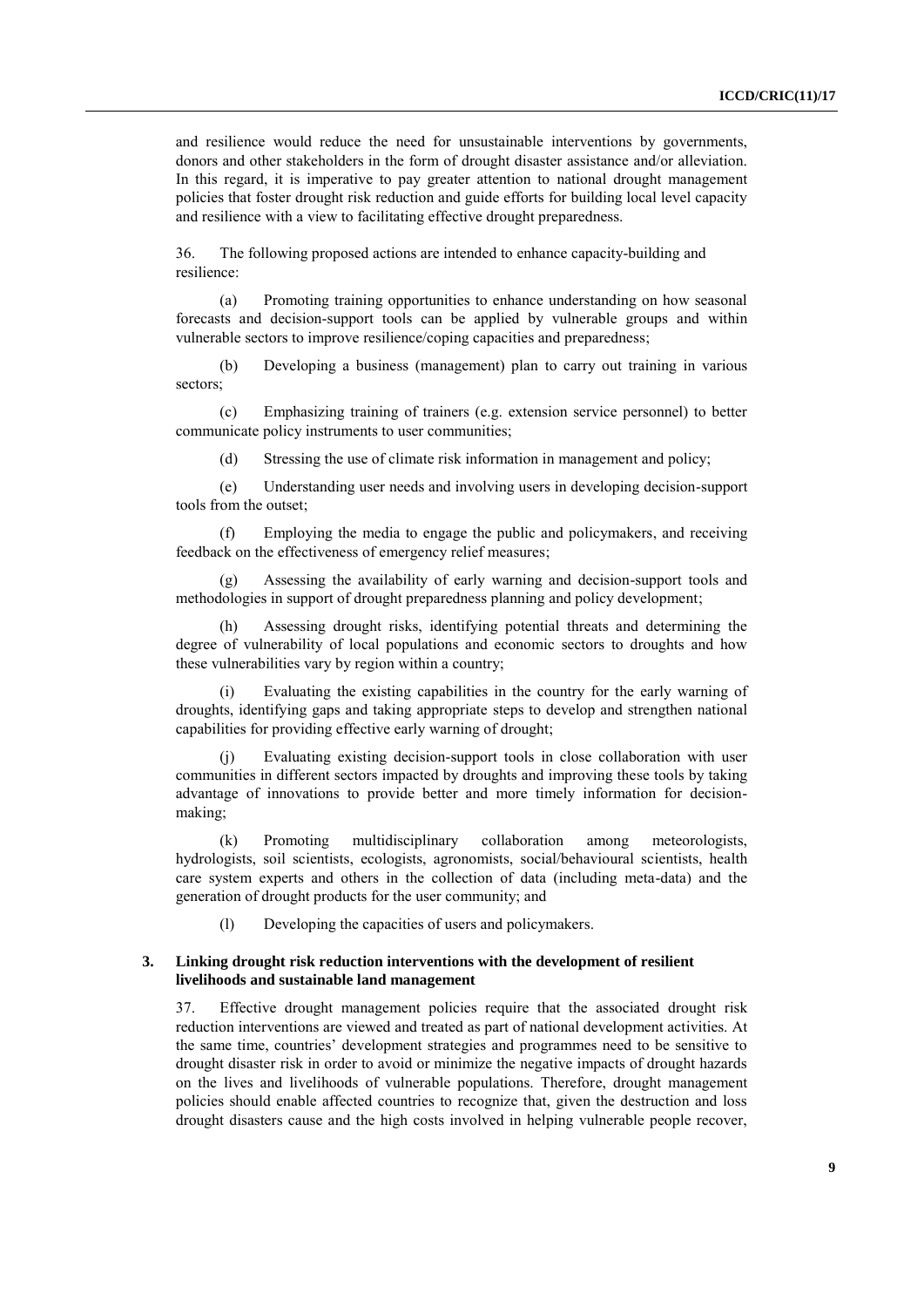sustainable development cannot be achieved without addressing drought disaster risk reduction issues in a comprehensive manner. This also tallies with the need to put drought management policies at the centre of sustainable development and drought risk reduction priorities. This increases the resilience of vulnerable populations to the impacts of drought whilst advancing other development objectives aimed at improving and sustaining the welfare of the vulnerable and wider community.

38. The following proposed actions are intended to enhance the links between drought risk reduction and the development of resilient livelihoods and SLM:

(a) Establishing comprehensive development policies that support food security, environmental protection, land use and land tenure;

(b) Attaching high priority to drought management initiatives in the context of sustainable development and risk reduction;

(c) Enhancing the capacity of local communities in efficiently and effectively dealing with drought disasters by increasing coping capacity during drought when the resources are scarce and also during the times of plenty; and

Building greater resilience and reducing the need for unsustainable interventions by the government, donors and other stakeholder in the form of drought disaster assistance.

### **4. Developing further drought management measures to enhance preparedness and mitigation actions**

39. Establishing and adopting effective drought management policies should facilitate the development of measures that address the effects of drought on vulnerable communities. These should be effectively incorporated into the broader socioeconomic and political development agendas of affected countries, leading to the establishment of resilient and sustainable lives and livelihoods. The policies will also enable countries to address possible gaps in drought management, including the lack of adequate policy frameworks or the failure to implement drought policies; this tends to restrict development in major sectors usually adversely affected by drought, such as agriculture (focusing on small-scale farmers), health, education and environment. They will further provide the much needed links between drought management and other development policies supporting food security, environmental protection, land use and land tenure that may alleviate resource-based conflicts and reduced productivity. NDMPs should be mainstreamed into national policies and international frameworks such as NAPs.

40. The following proposed activities are intended to enhance drought preparedness and mitigation:

(a) Focusing action, from research to policy implementation, at community level;

(b) Assisting in developing, testing and improving methodologies and progress measures for reducing vulnerability and enhancing community capacity, e.g. drought risk management, evaluation of the cost-effectiveness of methodologies and analyses, as well as assessments of the societal impacts of catastrophic events;

Building the capacities of affected and non-affected populations through support from governments and institutions, the provision of information, incentives and the legal frameworks of successful approaches to increasing capacities and carrying out targeted action at the local level;

(d) Developing mitigation actions;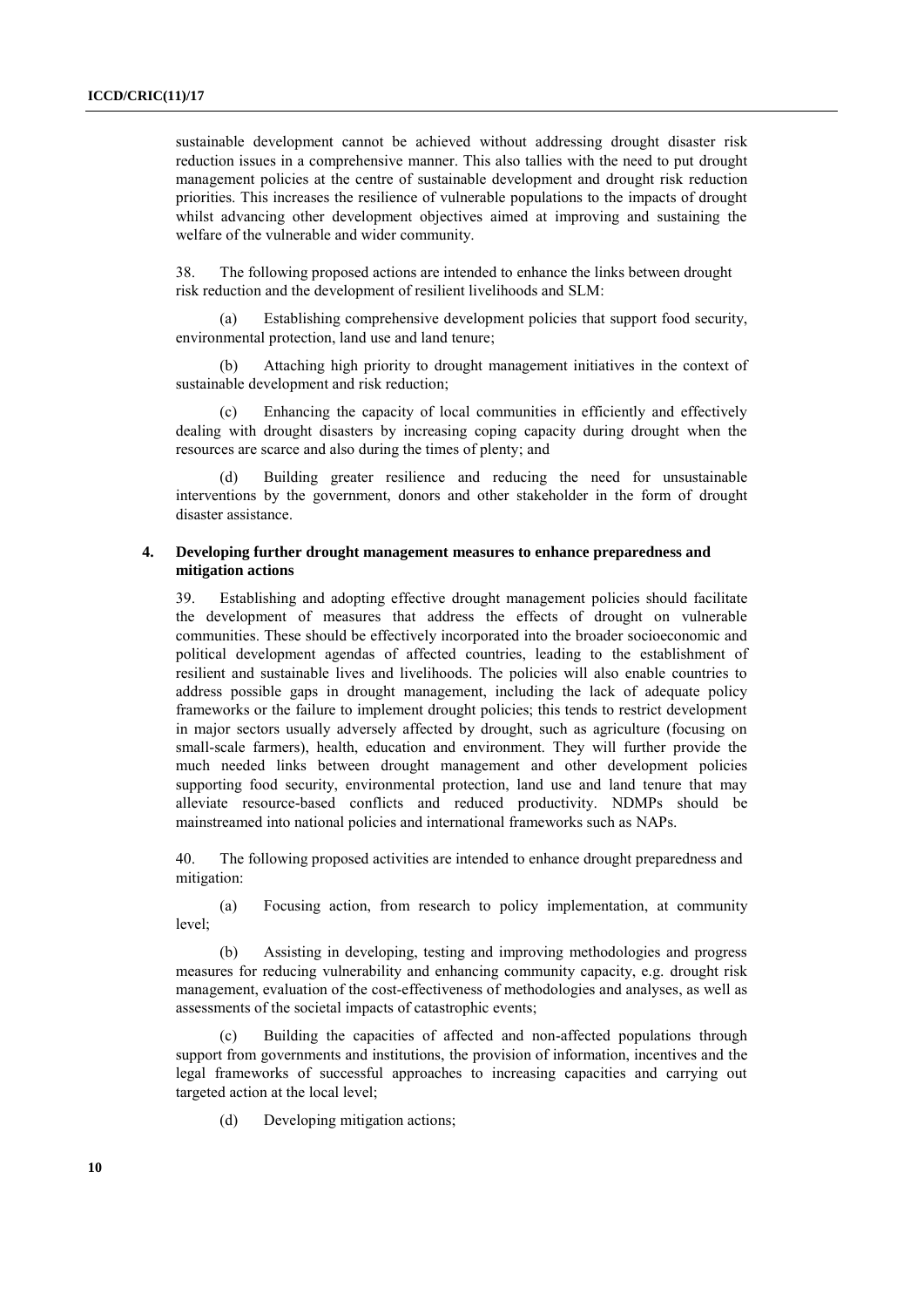(e) Using drought impact records to develop probabilistic drought-risk assessments and facilitate proactive planning and drought risk management;

(f) Considering the ability of farmers, including smallholder farmers, to develop or efficiently obtain and use information for agricultural production;

(g) Developing drought response measures that reinforce the concept of risk management as a key element of a national drought policy while promoting environmental stewardship;

(h) Identifying incentives that could be provided to vulnerable sectors/groups to increase the likelihood that risk-based management measures are adopted in support of a national drought policy; and

(i) Strengthening research efforts to promote sustainable development and increase community resilience to drought.

#### **5. Establishing effective and reliable early warning systems, preparedness levels and implementation capacity**

41. The potential drought management policies are expected to enhance and/or promote the establishment of effective and reliable drought early warning systems, preparedness levels and implementation capacities at appropriate levels in affected countries. This is based on the understanding that the timeliness of interventions addressing drought risks depends on an effective early warning and drought monitoring system, levels of preparedness that include the existence of effective contingency funding, and implementation capacity on the ground.

42. Drought management policies will promote an enabling environment for establishing and adopting forward-looking early warning systems at national level that alert vulnerable populations, governments and their partner stakeholders (donors and other actors) of any impending droughts or severe water scarcity; this facilitates the implementation of on-the-ground measures and avoids reactive responses. Drought management policies will also help decision-makers better understand the livelihood systems of vulnerable populations and build the required consensus on what constitutes drought risk mitigation, thus avoiding emergency responses and enhancing recovery activities that promote the sustainability of livelihoods and save lives.

43. In terms of implementation on the ground, drought management policies will foster the capacity to identify, design, plan, coordinate and implement timely sustainable livelihood interventions that build resilience among vulnerable communities. Developing and adopting drought management policies should disentangle rigid planning systems and cumbersome financial procedures among key government ministries and United Nations coordinating agencies that often hamper implementation capacity, both in terms of coverage and technical expertise on the ground.

44. Drought management policies will also promote the establishment of a national drought contingency fund in the form of a multi-stakeholder basket where stakeholders contribute towards drought mitigation and alleviation. Governments and the private sector will therefore be in a position to undertake effective and appropriate interventions related to drought and water scarcity in terms of preparedness, mitigation, emergency and recovery measures.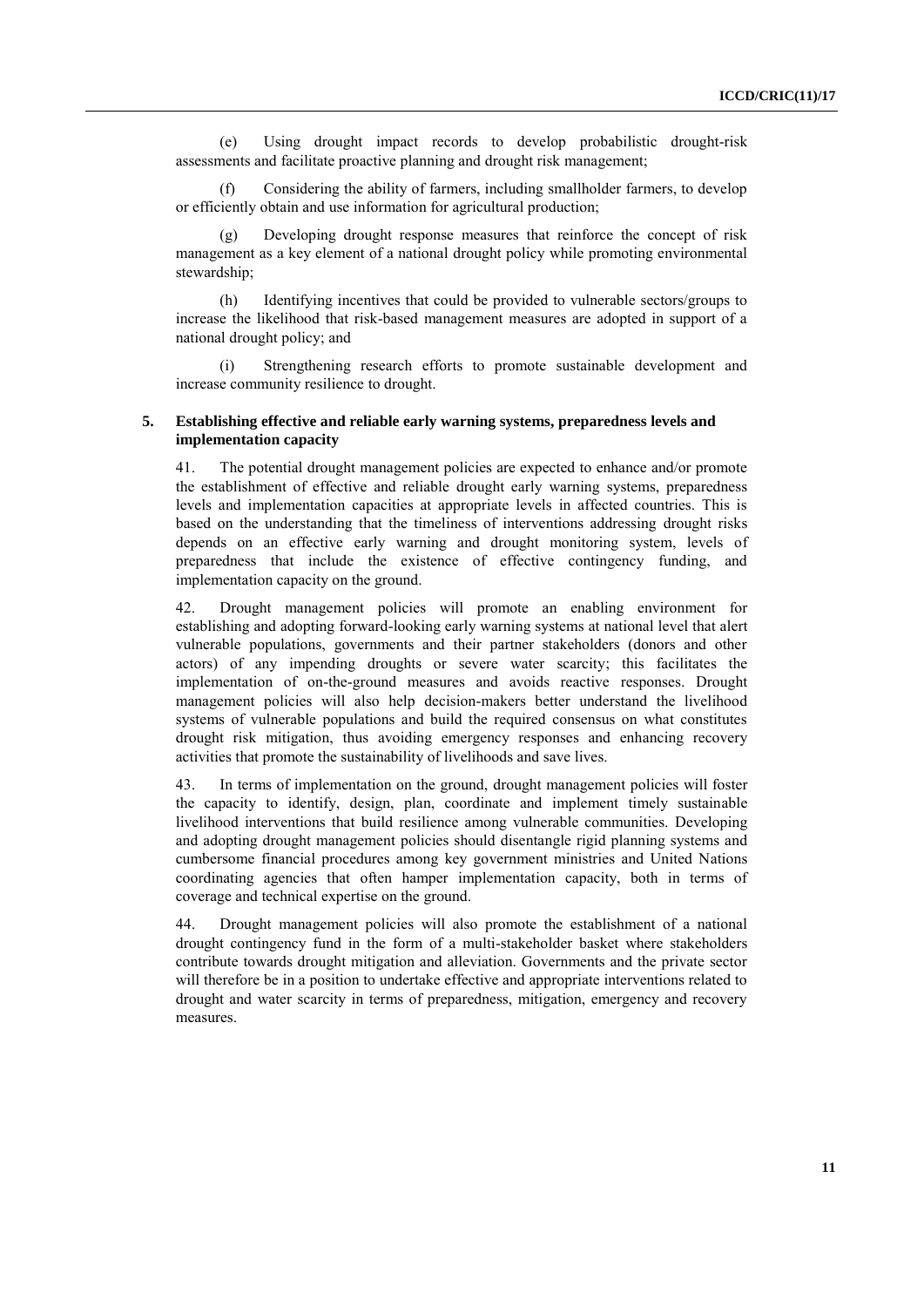45. The following proposed actions are intended to enhance early warning systems, preparedness levels and implementation capacity:

(a) Creating a continuous supply of harmonized information on the potential risks drought poses to different eco-regions and their populations through effective decision-making at local and national level;

(b) Establishing and supporting a comprehensive, effective and straightforward integrated drought monitoring system at country level, starting with existing initiatives;

Assessing the adequacy of existing networks, in particular meteorological, hydrological and ecological networks, for drought monitoring and data quality;

Examining the current arrangements and procedures for collecting and analysing data, and ensuring coordination between numerous agencies and ministries at the different administrative levels;

(e) Allowing the local community to develop innovative end products, information and/or decision-support tools, and ensuring their timely delivery to end users;

(f) Facilitating the development and mainstreaming the effectiveness of early warning information systems that include warnings on the potential impacts to livelihoods;

(g) Building capacities at local and national level to systematically monitor and record local drought impacts in real time;

(h) Building capacities at local and national level to measure and control data quality, and ensuring that drought early warning information systems are designed to reach (and can be used by) local communities; and

(i) Helping develop options for the adequate coordination of livelihood protection, early warning, and relief and response.

#### **6. Enhancing coordination at all levels**

46. Effective coordination must be promoted at all levels if drought management policies are to build resilience. In that regard, drought management polices shall endeavour to amalgamate any fragmented coordination systems that may exist at any level by bringing together existing separate coordination structures for drought response and long-term development issues, including those of a financial nature, such as insurance plans and budget and tax/subsidy schemes.

47. It should be stressed that these frameworks must complement the long-term socioeconomic development for effective drought risk reduction and management. The policies will thus foster the understanding that drought management needs to be addressed in a coordinated and harmonized fashion through a cross-sectoral framework if they are to be effective over the long term.

48. The following proposed actions are intended to enhance coordination at all levels:

(a) Understanding the natural processes and human activities that contribute to vulnerability and community resilience;

(b) Addressing gaps in knowledge, types of information and methodologies that prevent the effective application of these methodologies. A key goal here is to 'build the capacities of affected populations';

Working with and supporting communities facing drought hazards in managing their own environments more responsibly and equitably over the long term by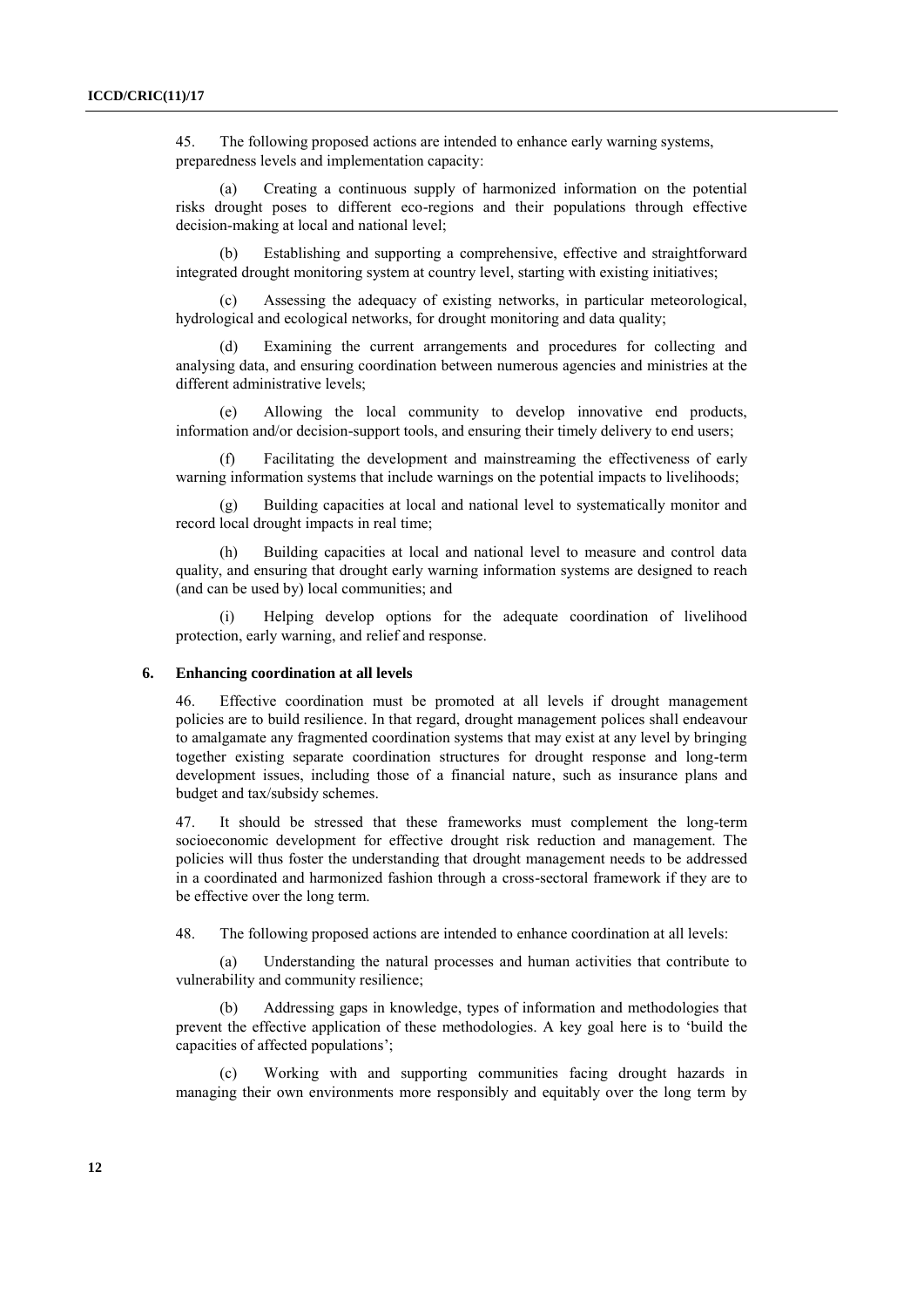participating in a global structure that supports informed, responsible and systematic actions;

(d) Encouraging government departments and institutions, both public and private, to provide support and incentives, coordinate data and decision support, and legitimize successful approaches to increasing capacity and action;

(e) Characterizing drought-related impacts and carrying out vulnerability mapping with due consideration to vulnerable groups and communities;

Strengthening the cross-sectoral coordination of the assessment of drought vulnerability and impacts and establishing partnerships among concerned stakeholders for conducting impact assessments; and

(g) Developing criteria to weigh the importance of drought impacts and vulnerability factors and identifying high-leverage mitigation actions.

49. The following proposed actions are intended to raise awareness on cost of inaction:

(a) Documenting the social, environmental and economic impacts associated with past drought events and impact trends for all levels and sectors:

(b) Understanding the cost-benefit relationships between reactive, post-drought impacts and emergency relief government policies vs. a risk-based government policy directed towards investment in mitigation actions that reduce impacts and the need for government interventions; and

(c) Deriving opportunity costs involved in translating science into policy action.

## **IV. Proposed methods for reviewing and reporting on implementation progress**

50. At each session of the Committee on Science and Technology (CST), the Committee for the Review of the Implementation of the Convention (CRIC) and the COP:

The CST may consider establishing a standing agenda item on its sessional work programme on the science-policy interface to deliberate and provide relevant scientific information on a given thematic issue such as drought;

(b) At each session of the CRIC, the CST – under the guidance of the COP – should hold a dialogue with Parties on a selected thematic policy issue to elaborate on its findings and provide tangible proposals on potential initiatives to address the negative impacts of the selected thematic issue;

(c) Parties and all other stakeholders shall submit their views to the CRIC on science-based policies related to DLDD; these will be compiled by the secretariat and used during future exchanges for developing of APFs.

## **V. Conclusions**

**51. An NDMP should establish a clear set of principles or operating guidelines to govern the management of drought and its impacts. The NDMP should be consistent and congruent with affected areas with similar conditions, ecosystem functionality, population groups, and economic sectors at national level, and consistent with national, regional and global sustainable development goals. In this regard, an NDMP should enable countries to establish:**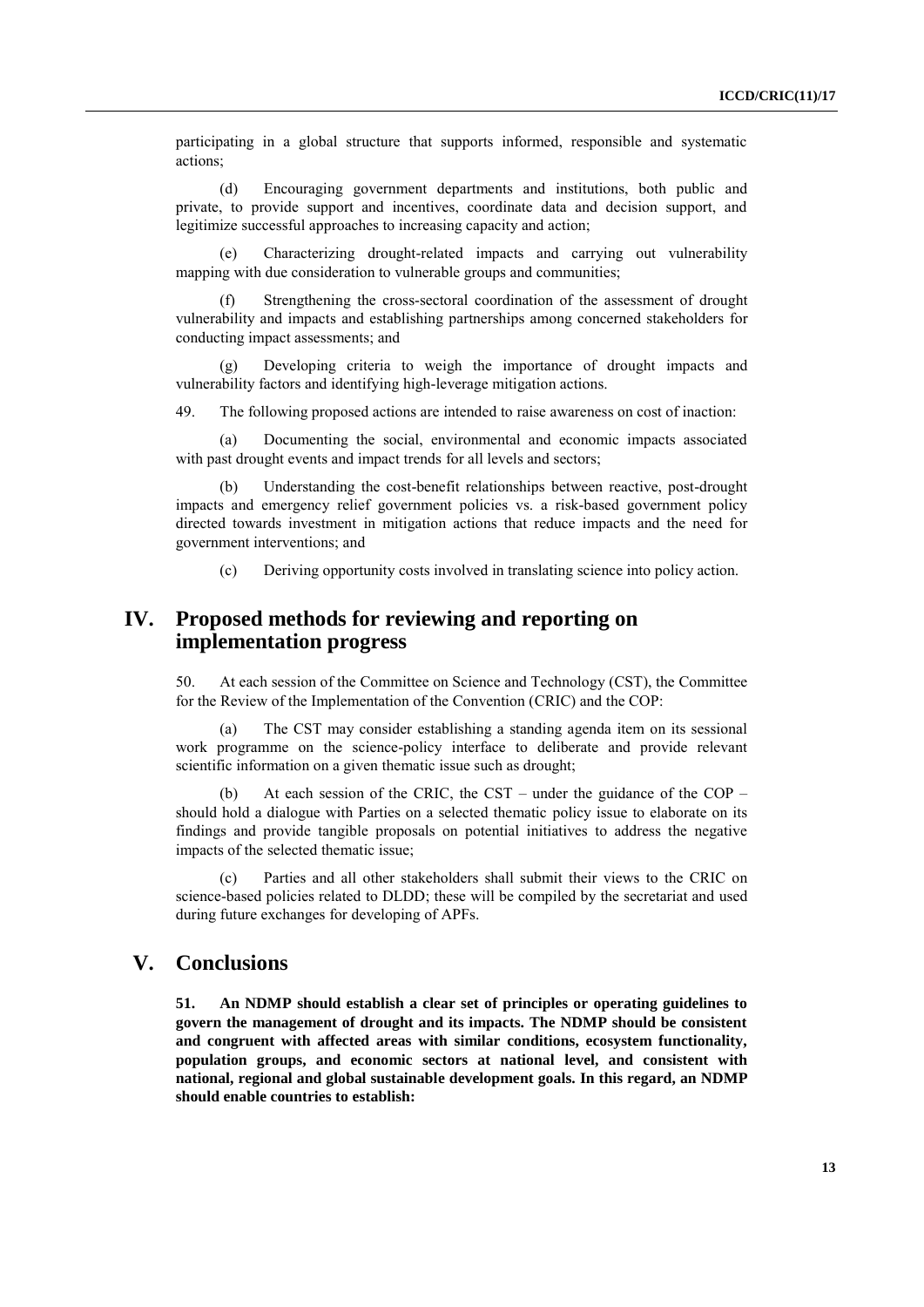**(a) Proactive mitigation and planning measures, risk management, capacitybuilding at local level, public outreach, and environmental and natural resources stewardship as key elements of effective national drought policy;** 

**(b) Increased collaboration at national, regional and global level, including on observation networks and information delivery systems, to improve public understanding of and preparedness for drought;**

**(c) Incorporation of comprehensive governmental, public–private and private insurance and financial strategies into drought preparedness plans;** 

**(d) Recognition of the need to set up national safety nets on emergency relief based on the sound stewardship of natural resources and self-help at various governance levels; and**

**(e) Links between drought programmes and national priority policies for responding in an effective, efficient and user-oriented manner.**

**52. The challenges facing countries in developing a risk-based NDMP are complex and require political will and a coordinated approach involving all levels of government and diverse stakeholders who must be engaged in the policy development process. The process of developing drought preparedness and mitigation plans is a step-by-step planning process that requires the participation of all stakeholders.** 

## **VI. Proposals for action by Parties**

**53. The Committee for the Review of the Implementation of the Convention (CRIC) may wish to recommend to the Conference of the Parties (COP) the following decision text approving the advocacy policy framework (APF) on drought:<sup>5</sup>**

#### *The Conference of the Parties,*

**1.** *Requests* **the secretariat to report on the implementation of the advocacy policy framework during Committee for the Review of the Implementation of the Convention meetings,** 

**2.** *Acknowledges* **that mainstreaming policy-relevant actions at national and international level within the United Nations Convention to Combat Desertification mandate, as indicated in the advocacy policy framework, provides the necessary elements for implementing decision 8/COP.9 and decision 9/COP.10 on the generation of such policy frameworks on thematic issues in order to address the adverse impacts of desertification, land degradation and drought, keeping in mind gender sensitive approaches,** 

**3.** *Recommends* **that the secretariat and Convention bodies strengthen the science-policy interface with a focus on drought (including water scarcity),**

**4.** *Emphasize* **the importance of integrating the United Nations Convention to Combat Desertification advocacy policy framework focusing on drought and water management into ongoing international efforts of United Nations agencies, as recognized in a wide range of global agreements and fora;** 

<sup>&</sup>lt;sup>5</sup> In this document, 'drought' always includes water scarcity.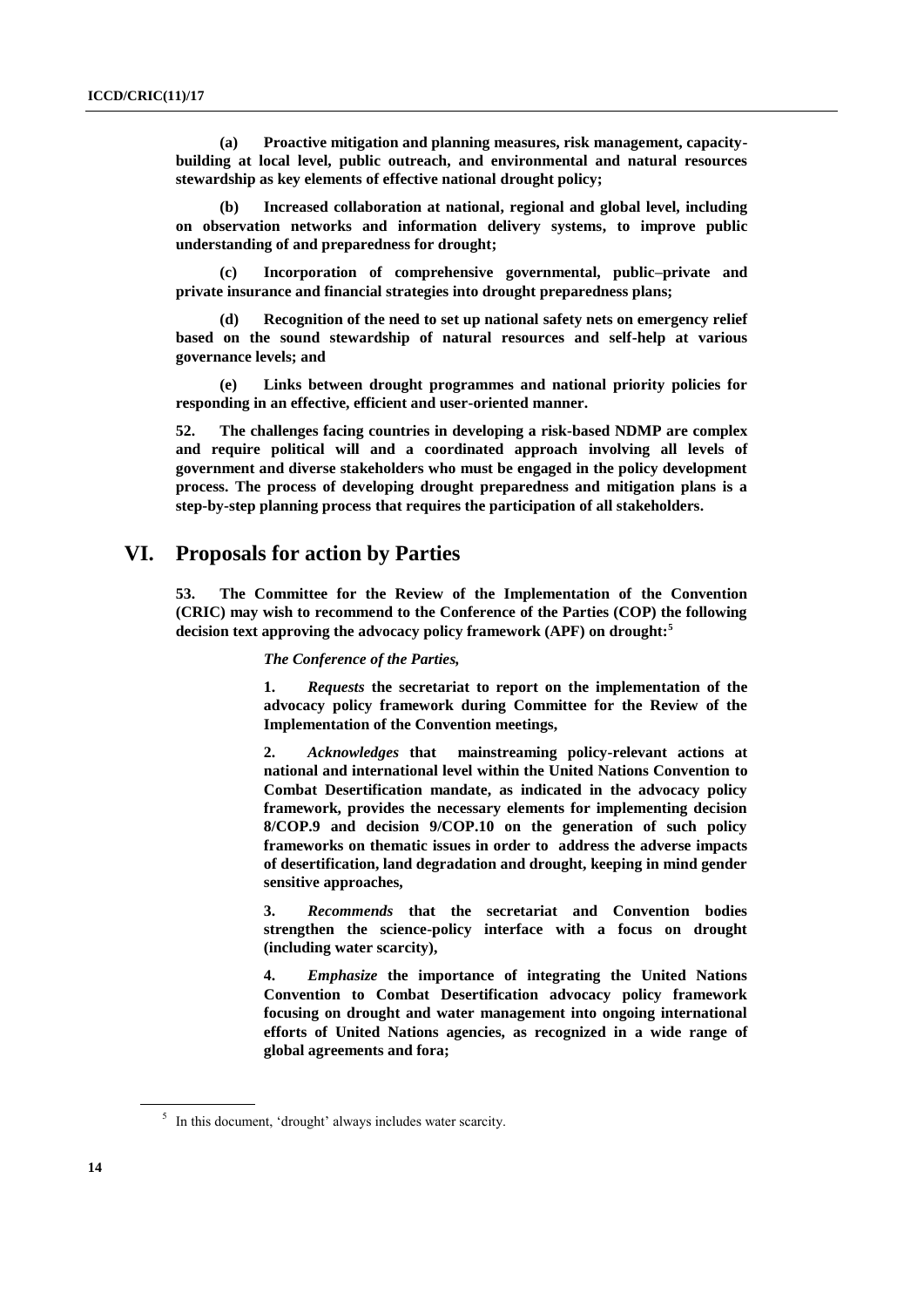**5.** *Recognize* **the relevance of the outcome of the High-level Meeting on National Drought Policy, jointly organized by the World Meteorological Organization, the Food and Agriculture Organization of the United Nations and the Secretariat of the United Nations Convention to Combat Desertification,**

**6.** *Call upon* **development partners, the Global Environment Facility, the Global Mechanism and international and regional development banks as well as other financial institutions to assist the secretariat and the Convention process by providing additional adequate, accessible and timely resources to implement the APF on drought (including water scarcity)** 

- **54. The COP May therefore decide to:**
	- **Approve the APF on drought and water scarcity;**
	- **Call on countries to develop national drought management policies (NDMPs) and mainstream these into existing plans and mechanisms, especially the national action programmes (NAPs).**
	- **Request the Global Mechanism (GM) to explore partnerships for implementing drought management policy through NAPs.**
	- **Request the Committee on Science and Technology to review the available science on drought and water scarcity, and to make proposals to document and address the knowledge gaps identified, particularly in a climate change scenario.**
	- **Request the organizers of the 3rd Scientific Conference to document the contribution that traditional scientific knowledge can make to drought management and policies;**
	- **Request the secretariat and partners to build on the outcomes of the 2013 World Day to Combat Desertification, focusing on water and drought, and to continue to engage in communication and awarenessraising activities on global drought and water-scarce environments;**
	- **Request the secretariat to review the Comprehensive Communication Strategy and strengthen the drought and water scarcity components;**
	- **Request the GM to develop guidelines and provide support to Parties on developing predictable financing for drought and water scarcity issues, such as insurance plans, etc.;**
	- **Request the secretariat to support the documentation of lessons learned to facilitate education, capacity-building and training (including manuals and other publications where appropriate), particularly at regional level; and**
	- **Request the Committee for the Review of the Implementation of the Convention to organize, through the secretariat, policy dialogues on drought and water scarcity to monitor progress on the implementation of this APF.**
	- **Develop NDMPs, mainstream drought policy into NAPs and subregional action programmes as a primary tool for implementing such policies, and document experiences for future reporting cycles;**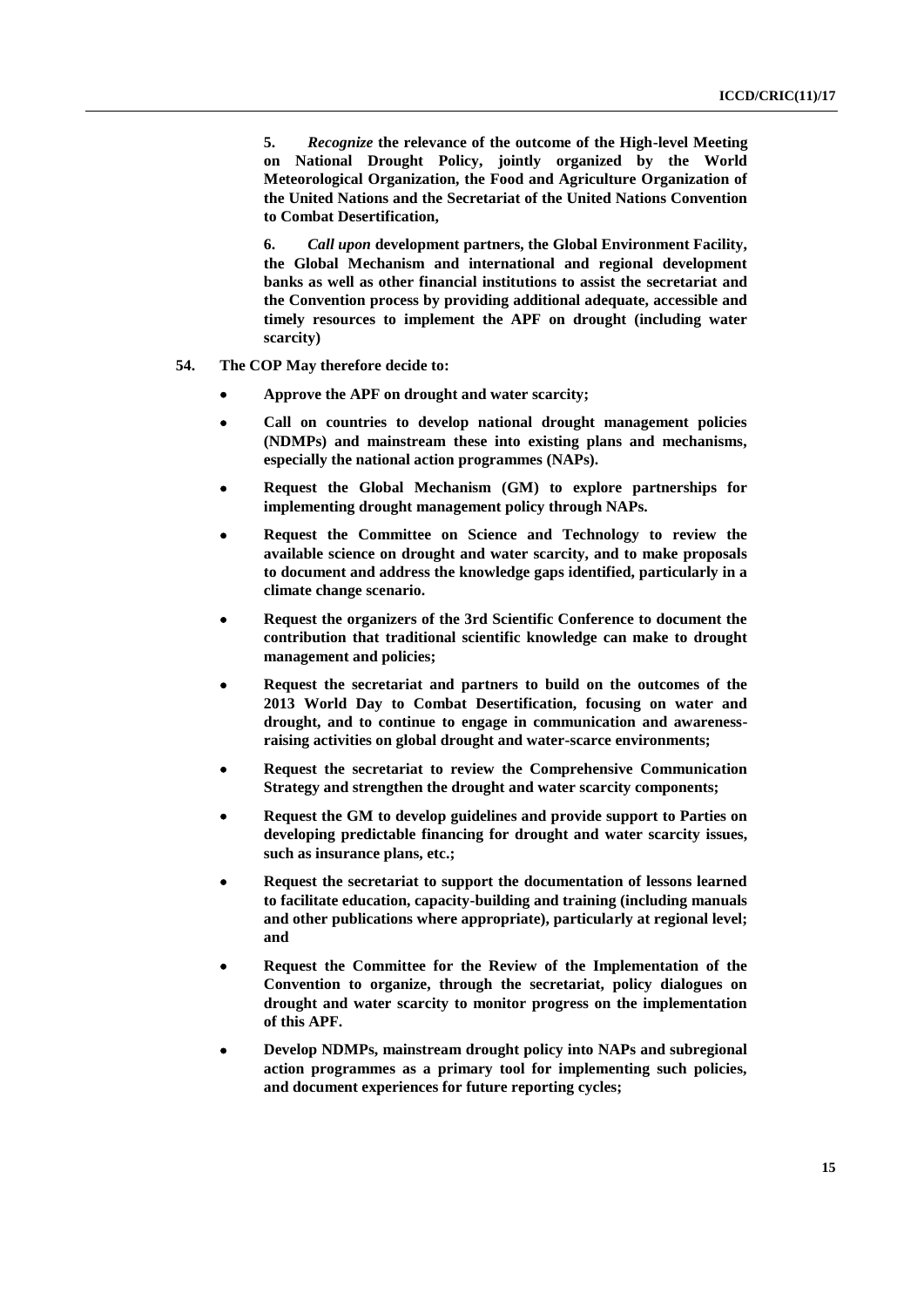- **Integrate drought preparedness schemes into broader sustainable land management (SLM) approaches, e.g. resource management and water/watershed management approaches;**
- **Increase investment in a range of SLM actions in degraded land in order to help local (food) producers to better adapt to drought;**
- **Develop and strengthen existing networks on land management to support information sharing, coordination and partnership-building on drought and water scarcity issues at community level;**
- **Strengthen capacity-building programmes for community organizations related to drought and build partnerships with civil society organizations and the business sector for local actions.**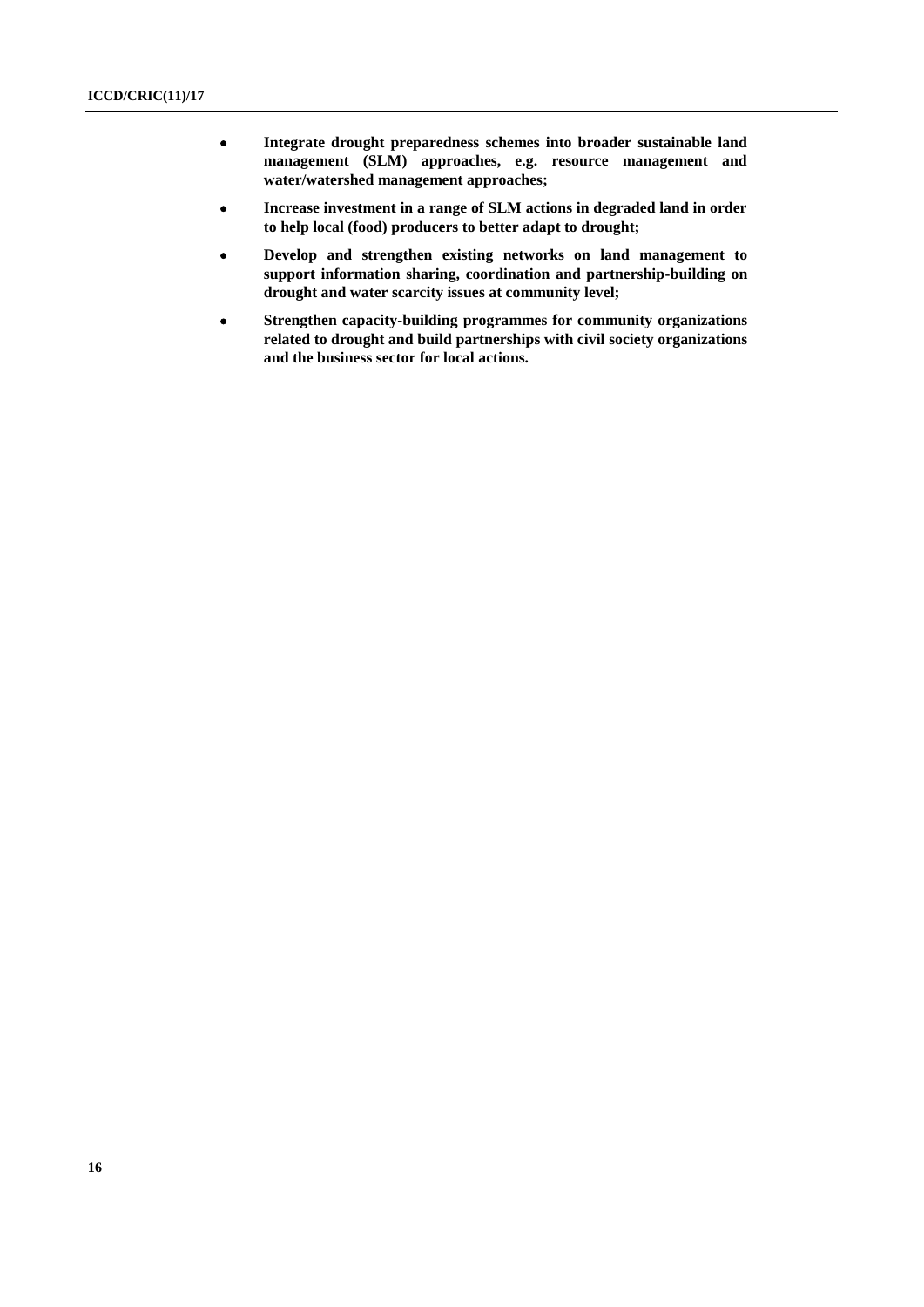## **Annex**

[English only]

# **Compendium of drought management practices at national level from the High-level Meeting on National Drought Policy**

The key elements in a national drought<sup>6</sup> management policy (NDMP) fall under the following areas:

- Promoting standard approaches to vulnerability and impact assessments;
- Implementing effective drought monitoring and early warning systems;
- Enhancing preparedness and mitigation actions;
- Implementing emergency response and recovery measures that reinforce NDMP goals; and
- Understanding the cost of inaction.

These proposed elements in each of the five areas are described in the following.

## **A. Promoting standard approaches to vulnerability and impact assessments**

- 1. Understanding the natural processes and human activities that contribute to vulnerability and community resilience and how these will be integrated to inform risk reduction and management. This involves:
	- (a) Addressing the gaps in knowledge, types of information and methodologies that prevent the effective application of these methodologies. A key goal is the enablement of affected populations;
	- (b) Working with communities (broadly defined) facing hazards to manage their own environments more responsibly and equitably over the long term by participating in a global structure that supports informed, responsible and systematic actions to improve local conditions in vulnerable regions; and
	- (c) Encouraging governments, departments and institutions, both public and private, to provide support and incentives, coordinate data collection and dissemination, provide decision support, and legitimize successful approaches to increasing capacity and action.
- 2. Characterize and integrate drought-related impacts, vulnerability and risk information to identify proactive mitigation actions and measures.
- 3. Record drought impacts on and conduct risk assessments for vulnerable economic sectors, including but not limited to:
	- (a) Rain-fed agricultural production:
		- (i) Impact(s): reduced or no yields; increases in extreme events; and accelerating negative trends in rainfed agriculture productivity;

<sup>&</sup>lt;sup>6</sup> In this document, 'drought' always includes water scarcity.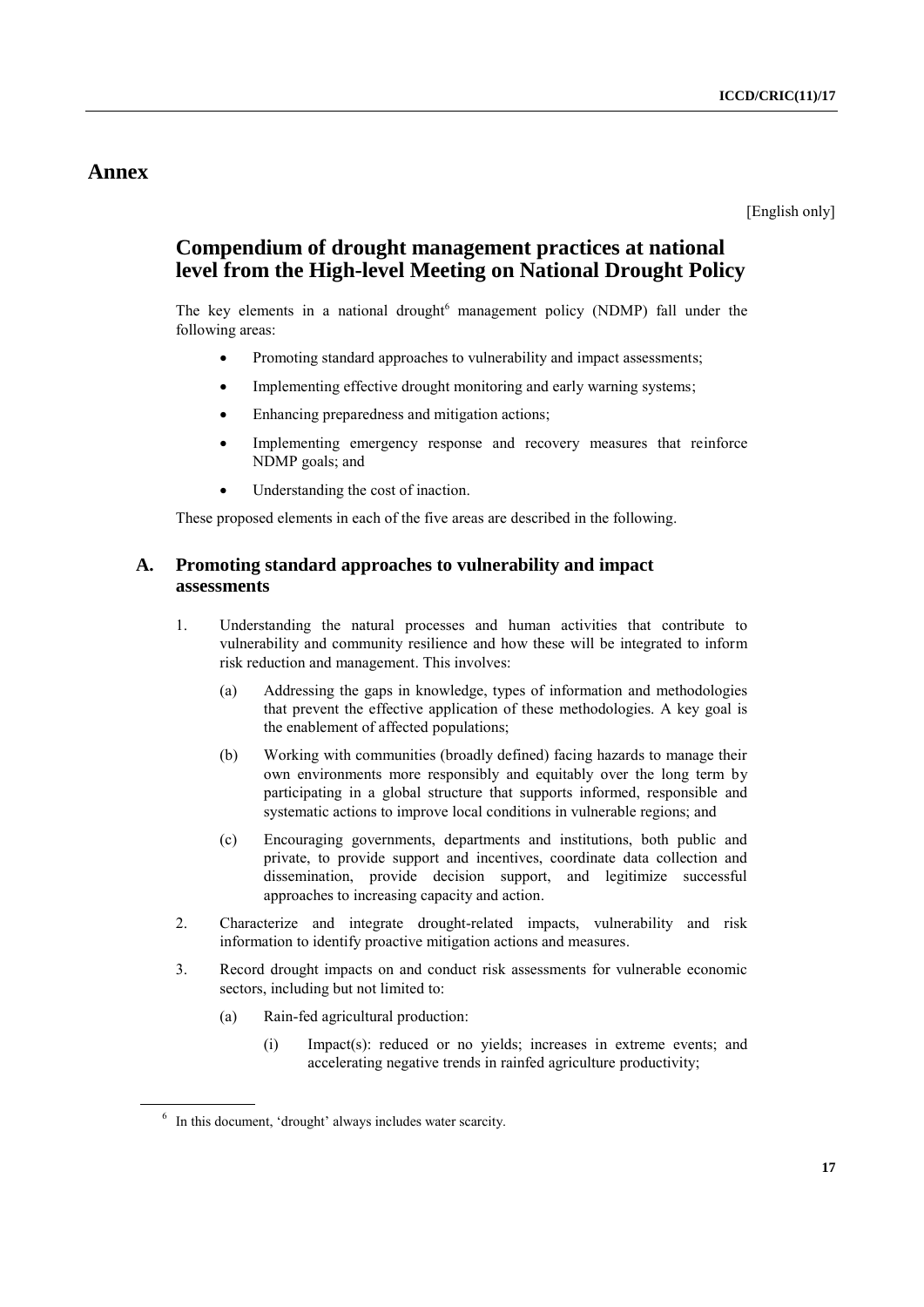- (ii) Potential mitigations: imports (short term); choosing to sow different crops or not sow at all (short term); and application of improved agronomic practices (e.g. no tillage);
- (b) Irrigated agricultural production:
	- (i) Impact(s): reduced yields; vulnerability of water resources; reduced water quantity; and poor water quality;
	- (ii) Potential mitigations: water rationing; review of water allocation; sowing dryland crops; and introduction of water banks for the temporary transfer of water rights;
- (c) Livestock production:
	- (i) Impacts: weight loss; mortality; destocking; increased incidence of diseases; and lower fertility and reproduction rates;
	- (ii) Potential mitigations: destocking; feed distribution; cattle parking/relocation of herds; nomadic migration; and use of special reserved areas (stock routes and stock reserves);
- (d) Water:
	- (i) Impacts: degraded water quality (salinity, biochemical oxygen demand/chemical oxygen demand); surface water shortages; overdrawing and depletion of groundwater; and increased competition and conflict over water;
	- (ii) Potential mitigations: ex ante identification of supplemental and alternative sources of water; use of reserve sources of groundwater; technical optimization of water resources; water laws and rules for special circumstances; dry-year options (sale, expropriation, restrictions) using critical drought thresholds; development of critical thresholds; prediction of future water use to determine zoning; realization of water reservoirs or farm ponds; interconnection of urban or rural water supply systems; and establishment of a water security plan for all rural and urban areas with respect to climate change;
- (e) Environment:
	- (i) Impacts: ecosystem degradation; loss of biodiversity; species migration and extinction; landscape change and wind erosion; increased risk of wildfires; and impacts on fisheries;
	- (ii) Potential mitigations: maintenance of environmental flows;
- (f) Transportation:
	- (i) Impacts: reduced transportation and navigation on rivers and lakes;
	- (ii) Potential mitigations: preparation of alternate transportation plans using railways and roadways;
- (g) Health:
	- (i) Impacts: increases in morbidity and mortality; increased suicide rates; incidence of wind-, dust- and vector-borne diseases and respiratory illnesses; degradation of sanitation; decreasing levels of nutrition; depression, trauma and suicide; and increased use of and dependence on drugs and alcohol;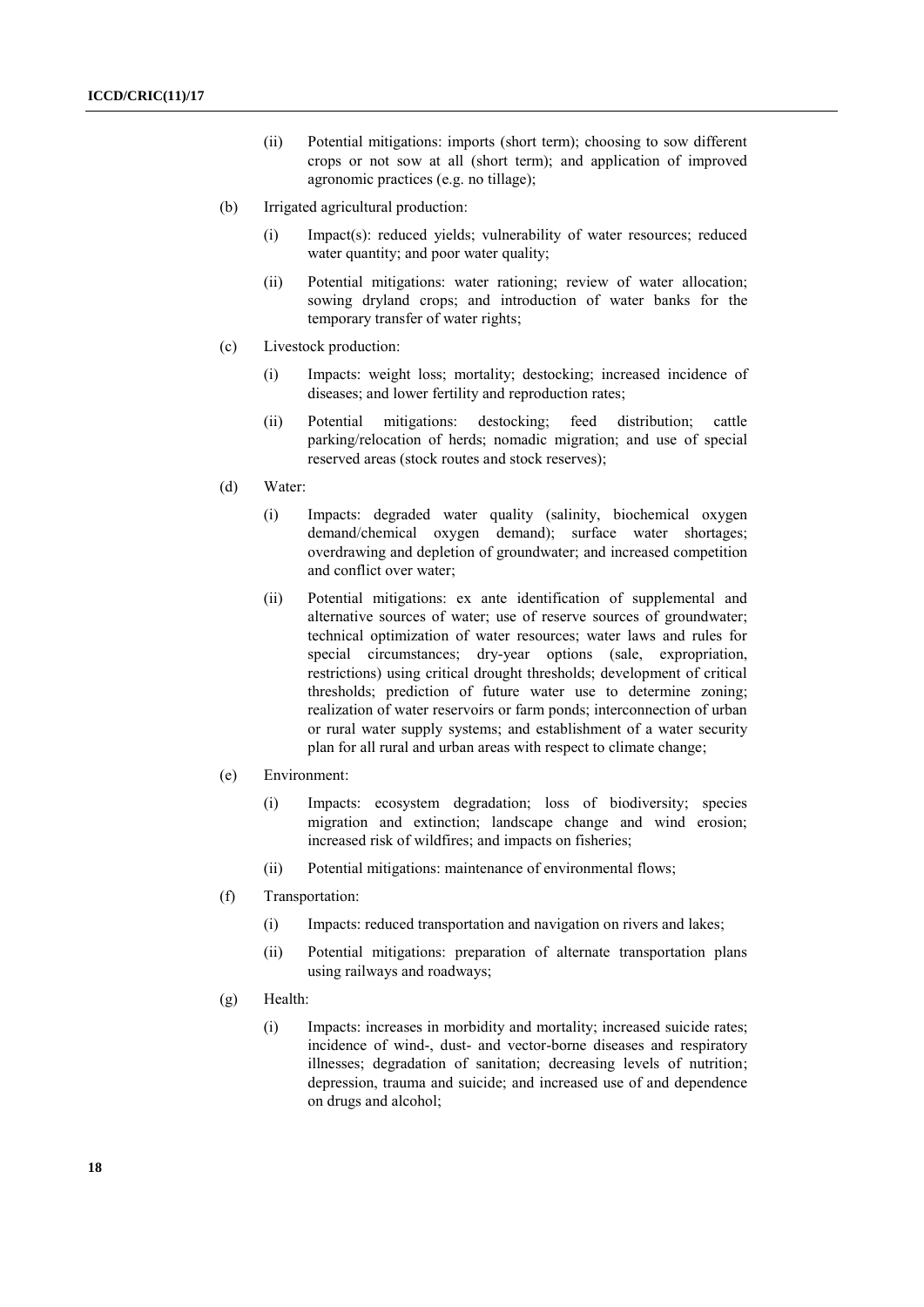- (ii) Potential mitigations: food supplements; food stockpiling; more robust social safety nets; improved access to mental and physical health care; and access to counselling services;
- (h) Tourism and recreation:
	- (i) Impact(s): loss of recreation areas, decline of tourism revenue; and reduction in taxes collected;
	- (ii) Potential mitigations: improved management of water reservoirs; and reallocation of water supplies between user sectors;
- (i) Energy:
	- (i) Impacts: decreased hydropower production; brownouts and blackouts; increased demand; and destruction of transmission lines;
	- (ii) Potential mitigations: energy restrictions; improvements in efficiency; alternative energy supplies; and diversification of energy sources;
- (j) Society:
	- (i) Impacts: migration and loss of community; decreased marriage rates; increased divorce rates; increased suicide rates; increased conflicts; loss of assets and reduced property values; increased theft and crime; impacts on traditional cultures and practices; gender inequality; and migration of population from farm/rural areas to urban areas;
	- (ii) Potential mitigations: social protection and cash-transfer programmes; diversification of rural livelihoods; employment programmes and schemes; and provision of counselling services;
- (k) Education:
	- (i) Impacts: school dropout rates (short-term); and lower school enrolment (longer term);
	- (ii) Potential mitigations: targeted social protection (e.g. Bolsa Família); and mid-day meal schemes to prevent school dropouts;
- (l) Cost of emergency response programs:
	- (i) Impacts: amount spent on relief and response;
	- (ii) Potential mitigations: insurance schemes; better targeted response programmes; and improved monitoring of impact sectors to determine when measures should be implemented; and
- (m) Secondary and tertiary impacts on economic productivity:
	- (i) Impacts: loss of income and productivity; opportunity costs; and higher personal debt levels;
	- (ii) Potential mitigation: employment guarantee schemes; and loan waivers.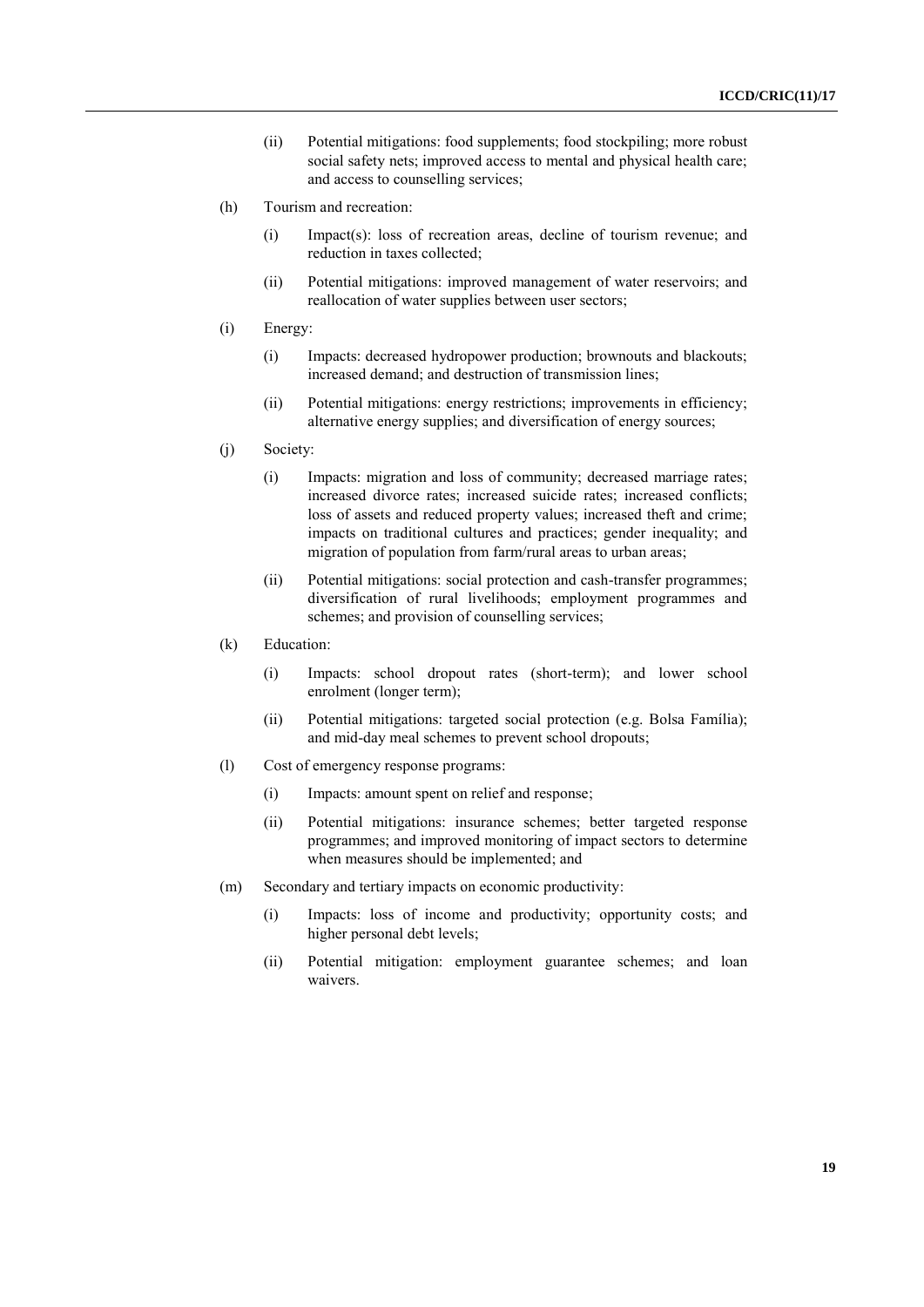- 4. Elicit information from key stakeholders on important issues and their needs for seasonal and longer-term climate information.
- 5. Assess socioeconomic and management characteristics, capacity-mapping and trends in countries/communities of concern, and include standards for data collection.
- 6. Develop risk assessments and profiles showing physical, social, economic and environmental pressure on a community at global, regional and local scale to determine who and what is at risk and why.
- 7. Understand effective decision-making in the context of drought risk management, i.e. what it is and how it can be improved. This involves:
	- (a) Conducting research on decision-making, risk perceptions and the implementation of risk management and mitigation programmes; and
	- (b) Including critical actors at each jurisdictional level as well as their risk assumptions, their needs for different types of information, and the design of an information infrastructure that would support their decisions at critical entry points.
- 8. Conduct risk profiles prior to the onset of droughts and record drought impacts on vulnerable populations. Risk profiles should take vulnerable groups into account, including but not limited to:
	- (a) Women;
	- (b) Children;
	- (c) The elderly;
	- (d) The invalid, infirm and ill;
	- (e) The landless;
	- (f) Farmers;
	- (g) Pastoralists;
	- (h) Marginalized communities; and
	- (i) Indigenous communities and populations.
- 9. Develop, test and improve methodologies and measure progress in reducing vulnerability and enhancing community capacity, e.g. with regard to drought risk management, the cost-effectiveness of methodologies and analyses, and societal impacts of catastrophic events.
- 10. Strengthen cross-sectoral coordination in assessing drought vulnerability and impacts as well as partnerships among the state, academia and the private sector for conducting impact assessments. This involves:
	- (a) Assessing impediments and opportunities related to the flow of information, including issues of credibility, legitimacy, compatibility (appropriate scale, content, ability to be matched with existing practices) and acceptability; and
	- (b) Developing/testing common drought risk reduction practices and coordinating information flow from different organizations in easily understandable language for all affected communities in countries and communities at risk.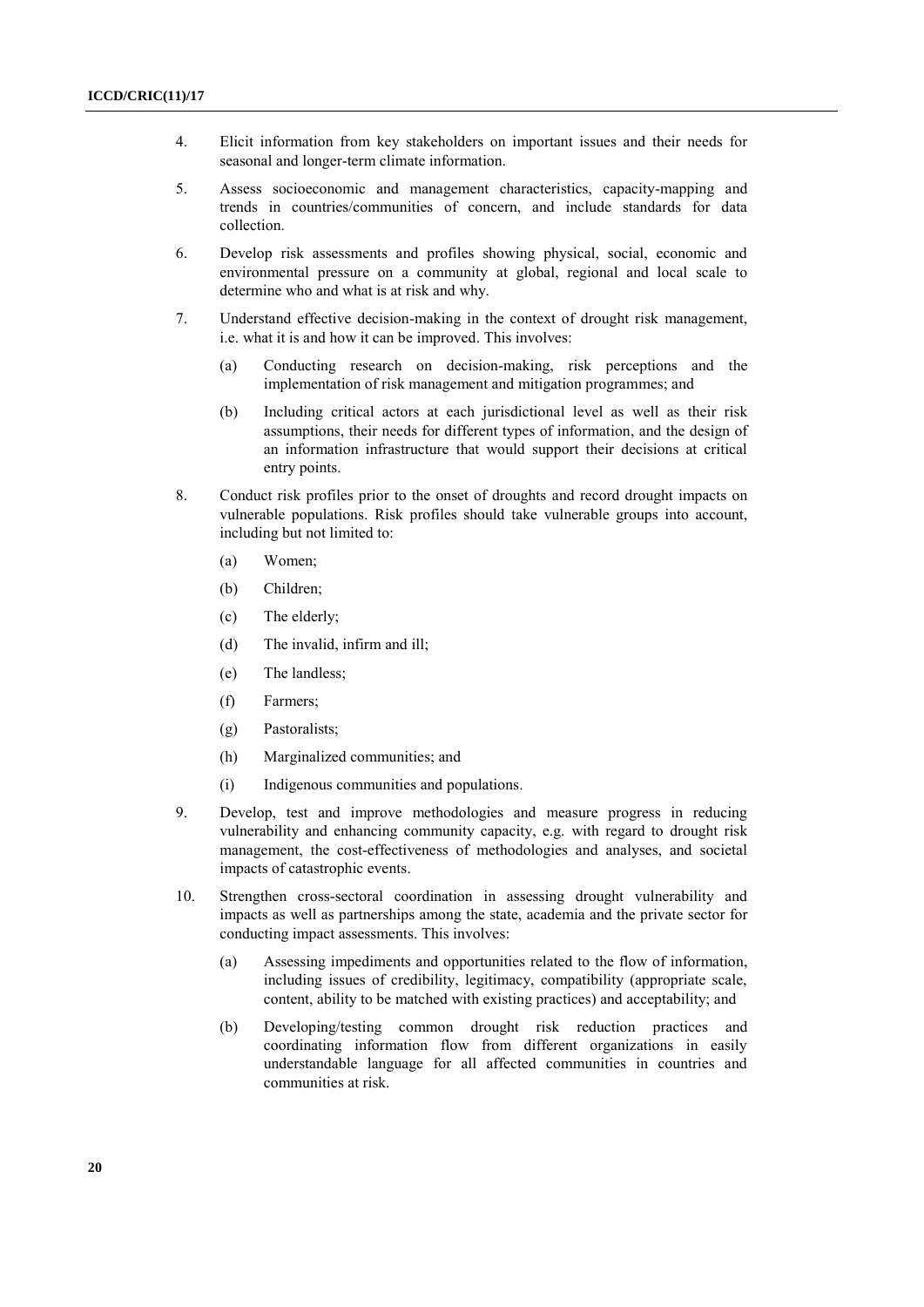- 11. Develop and mainstream the effectiveness of impact assessments for early warning information systems that include warnings for potential impacts on livelihoods.
- 12. Build capacities of affected populations through support from governments and institutions, the provision of incentives, and the legitimization of successful approaches to increasing capacity and action at local level.
- 13. Identify and assess vulnerable people and communities. Factors to consider include, but are not limited to, the following:
	- (a) Gender;
	- (b) Age;
	- (c) Ethnicity;
	- (d) Political status;
	- (e) Dependency on agriculture;
	- (f) Level of wealth/poverty and human development;
	- (g) Education status;
	- (h) Access to natural assets;
	- (i) Access to alternative supplies of water and fodder;
	- (j) Access to markets;
	- (k) Baseline health;
	- (l) Livelihood/employment options and access to alternative/supplemental employment;
	- (m) Social networks and level of isolation;
	- (n) Access to infrastructure;
	- (o) Underlying climate variability; and
	- (p) Previous exposure to droughts, floods and other hazards.
- 14. Develop criteria to weigh the importance of drought impacts and vulnerability factors and to identify high-leverage mitigation actions.
- 15. Develop mitigation actions for various points during drought episodes to enable the implementation of appropriate mitigation actions at the outset and termination. This involves:
	- (a) Using drought impact records to develop probabilistic drought-risk assessments and facilitate proactive planning and drought-risk management; and
	- (b) Considering the abilities of farmers to receive and use information.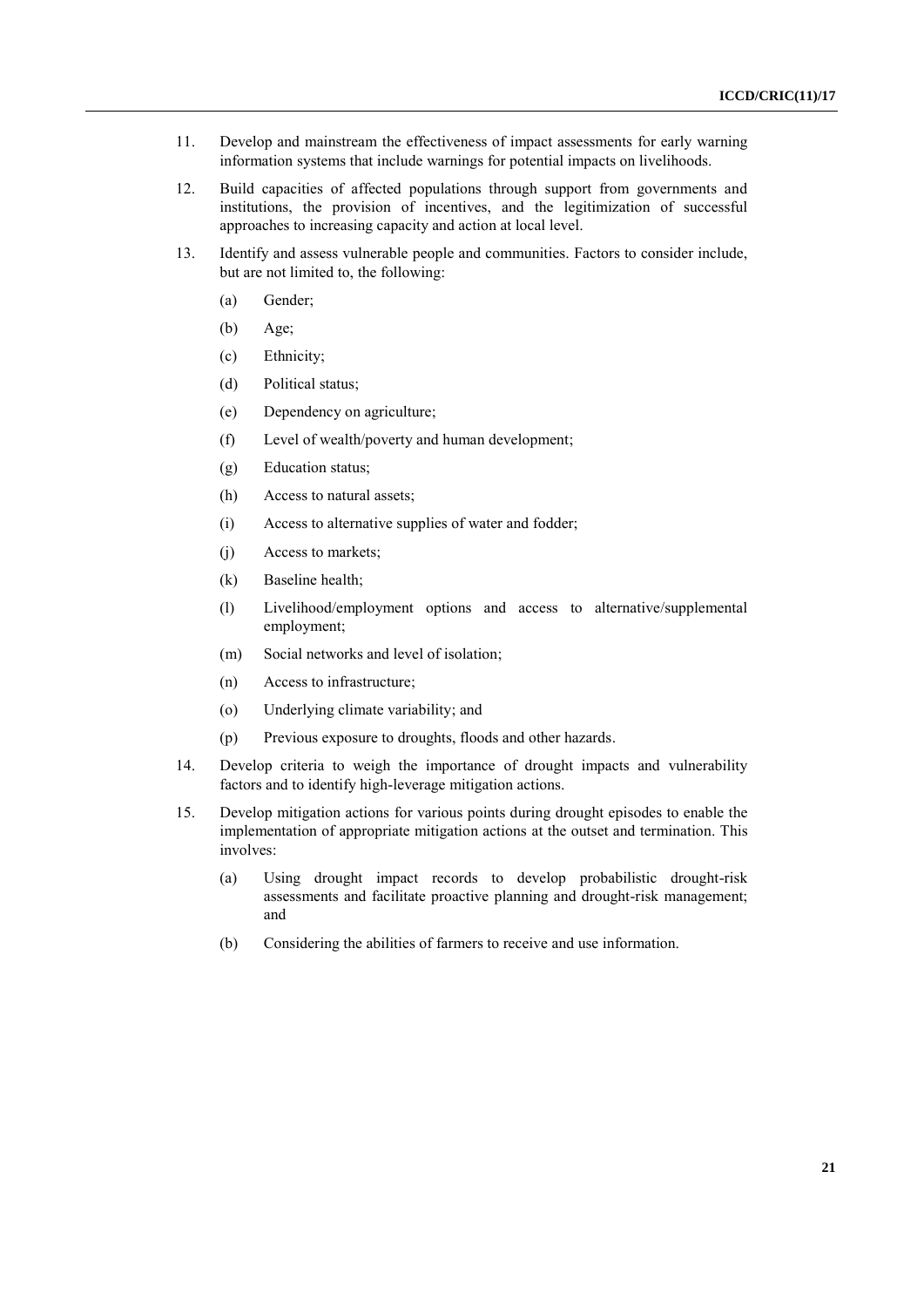- 16. Systematically monitor and record local drought impacts in real time using drought early warning systems; this information should be made available in a timely fashion to local communities.
- 17. Develop common methodologies and terminology to assess drought vulnerability for determining drought risk at multiple spatial scales and across political borders.

### **B. Implementing effective drought monitoring and early warning systems**

- 18. Identify and evaluate existing comprehensive, integrated drought monitoring systems that incorporate multiple climate, water, soil and crop parameters and socioeconomic and environmental indicators and indices to fully determine the magnitude, spatial extent, trends, duration, and potential impacts of droughts. This involves:
	- (a) Establishing and supporting a comprehensive and effective integrated drought monitoring system at national level;
	- (b) Ensuring that relevant parameters for climate, water, crops and soil, and socioeconomic and environmental indicators and indices are collected and made available through the system;
	- (c) Placing more emphasis on supporting research to determine the magnitude, spatial extent, trends, duration and potential impact of droughts on social, environmental and economic aspects in the region/country;
	- (d) Using an appropriate classification system for different types of droughts e.g. meteorological, agricultural, hydrological and socioeconomic droughts – while regularly communicating drought information; and
	- (e) Developing effective delivery systems for the dissemination of information to the user community for improved decision-making.
- 19. Assess the adequacy of networks, particularly meteorological, hydrological and ecological networks, for drought monitoring and data quality. This includes:
	- (a) Ensuring that an adequate and coordinated network of meteorological, hydrological and ecological stations is established in the country to provide good spatial characterization of droughts;
	- (b) Ensuring that the meteorological, hydrological and ecological stations have the necessary instruments in good working condition to provide relevant data;
	- (c) Taking full advantage of advances in instrumentation technology, such as Data Collection Platforms (DCPs), automatic weather stations, telemetry and hydroprobes in automating data collection;
	- (d) Using gridded products to compensate for gaps in station networks to create a time series using climate monitoring products;
	- (e) Encouraging the wider availability and use of remote sensing data/products and providing training to natural resource managers and policymakers on properly interpreting these products;
	- (f) Implementing effective data management and data quality control systems, including proxy data consistent with World Meteorological Organization quality control procedures;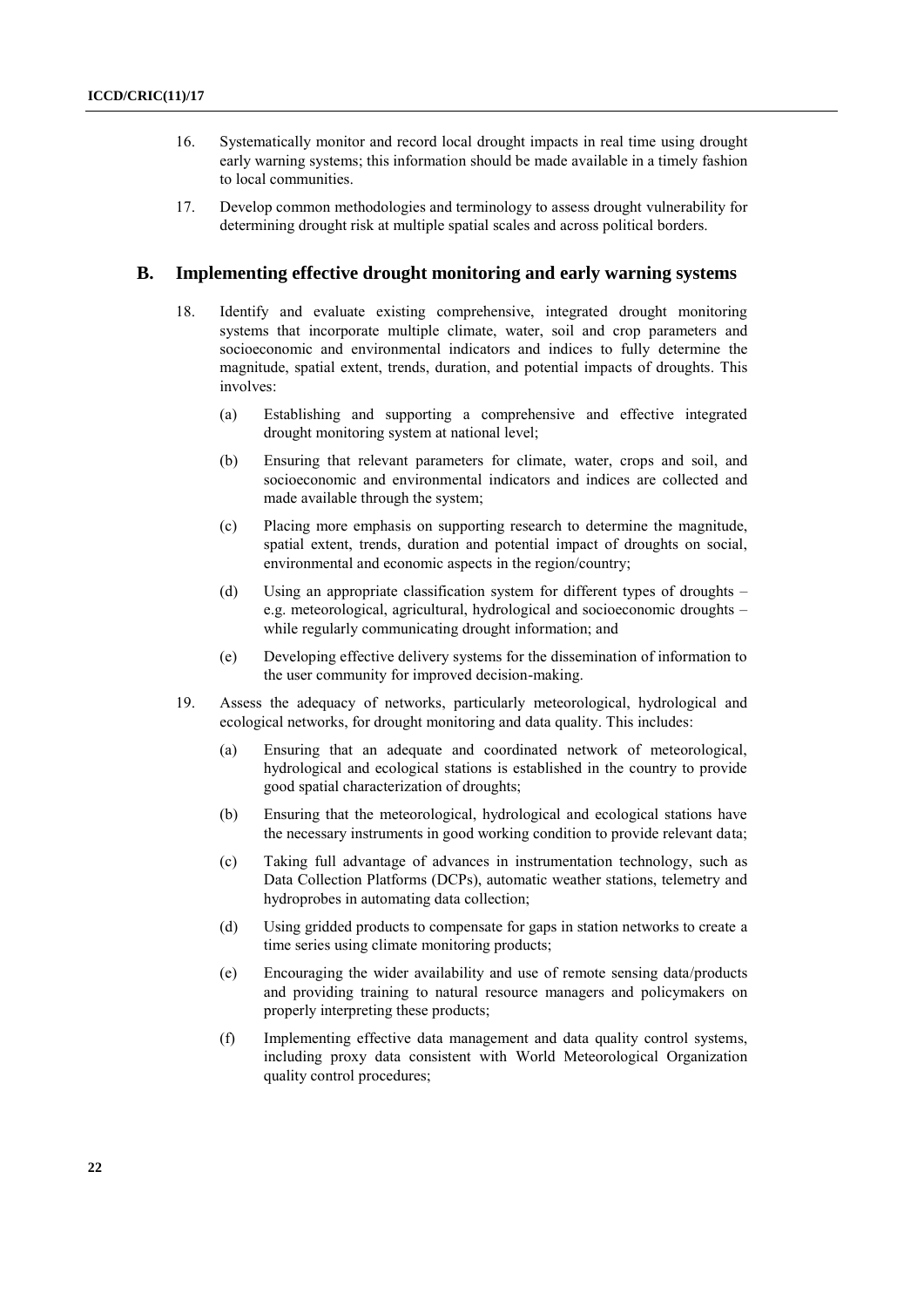- (g) Ensuring the long-term sustainability of meteorological, hydrological and ecological networks in order to regularly provide the user community with relevant information; and
- (h) Assessing the needs of the user community in terms of specific information requirements for making time sensitive decisions.
- 20. Examine current arrangements and procedures for coordinating the collection and analysis of meteorological, hydrological and ecological data and eliminate fragmentation between various agencies and ministries at the different administrative levels. This involves:
	- (a) Encouraging close collaboration among meteorological, hydrological, ecological and other relevant agencies in collecting comprehensive drought data;
	- (b) Developing standard protocols for data collection and analysis;
	- (c) Establishing a centralized authority for the analysis and quality control of meteorological, hydrological and ecological data to generate integrated products related to droughts; and
	- (d) Determining the most user-friendly format for the integrated data for easier access and use by both researchers and practitioners.
- 21. Evaluate existing procedures for data sharing during drought, including aspects such as monitoring, preparedness, mitigation and response. These involve:
	- (a) Reviewing existing data sharing practices and procedures;
	- (b) Encouraging regular interaction between all relevant agencies and institutions at local, national, and regional level in developing specific drought products for all sectors affected by droughts;
	- (c) Adopting standards for sharing data and products with all sectors concerned with the impacts of droughts;
	- (d) Promoting a policy of free, open and unrestricted exchange of data, information and products with all interested agencies and institutions in the public and private sectors; and
	- (e) Establishing a rigorous monitoring system to ensure that data, information and products are shared freely between institutions and agencies in a timely manner.
- 22. Assess the availability of early warning and decision-support tools and methodologies in support of drought preparedness planning and policy development. This involves:
	- (a) Comprehensively assessing drought risks; identifying potential threats and determining the degree of vulnerability of local populations and economic sectors to droughts and how these vulnerabilities vary by region within a country;
	- (b) Evaluating the existing capabilities in the country for the early warning of droughts, identifying gaps and taking appropriate steps to develop and strengthen national capabilities for providing effective early warning of drought;
	- (c) Evaluating existing decision-support tools in close collaboration with the user communities in different sectors impacted by droughts and improving these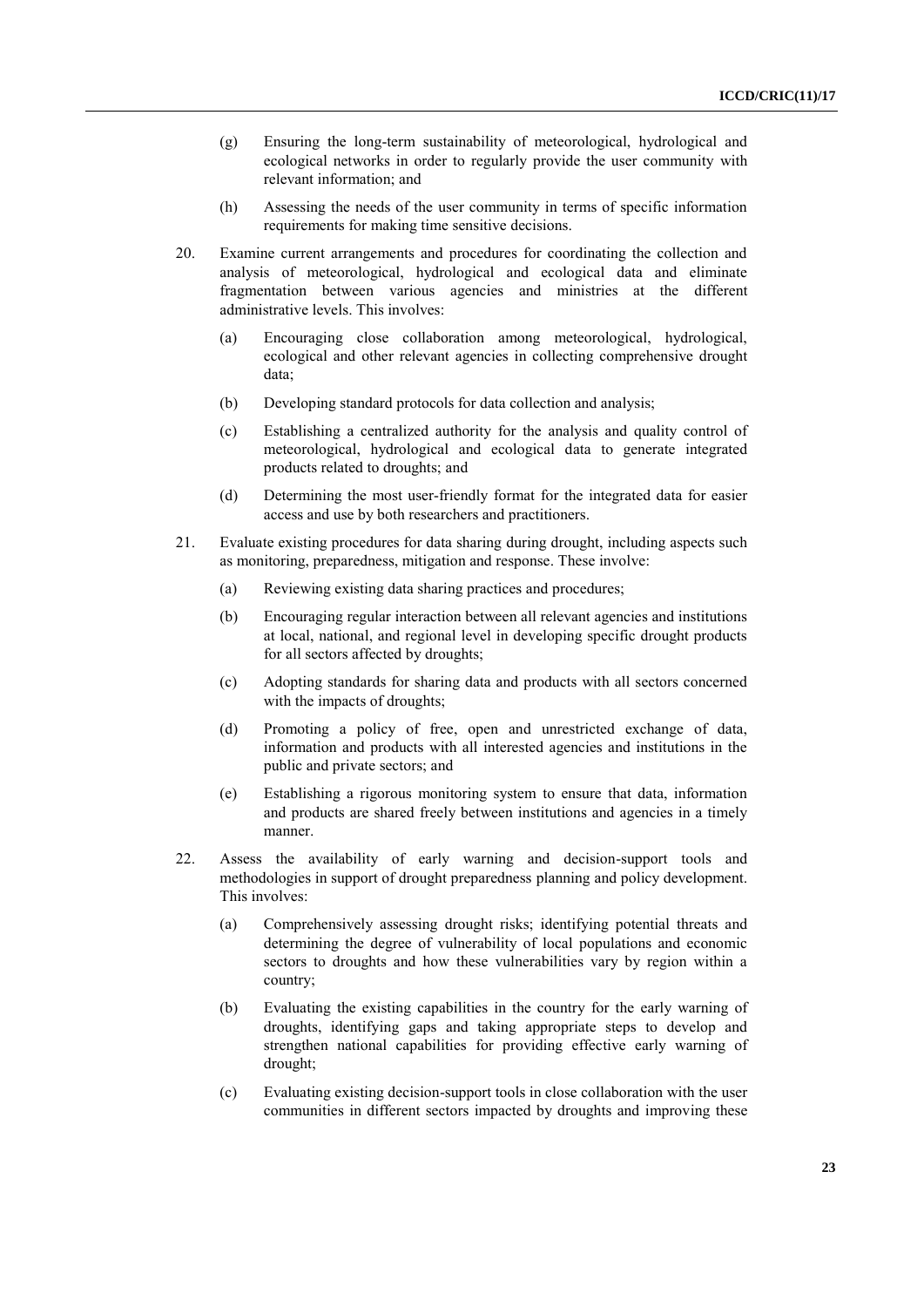tools by taking advantage of innovations to provide better and more timely information for decision-making;

- (d) Promoting multidisciplinary collaboration among meteorologists, hydrologists, soil scientists, ecologists, agronomists, social/behavioural scientists, health care system experts and others in the collection of data (including meta-data) and the generation of drought products for the user community; and
- (e) Considering the capabilities of users and policymakers.
- 23. Assess the current ability to make regional outlooks and forecasts with regard to the duration and severity of drought, build capacities in making these forecasts and enhance communication to users. This involves:
	- (a) Encouraging investments to strengthen research capacity at national, regional and local levels into the causes and effects of climate variations and longterm climate prediction to provide early warnings for drought;
	- (b) Collaborating with the Global Producing Centres for Long-range Forecasts and the Regional Climate Centres to boost countries' abilities to provide seasonal, intra-seasonal and inter-annual forecasts and skill indicators for drought outlook and decision-making;
	- (c) Assessing past and current droughts in the context of trends and extreme events that affect the duration and severity of droughts; and
	- (d) Improving capabilities to forecast and develop future drought predictions.
- 24. Evaluate the four phases of drought risk management: vulnerability and risk assessment; monitoring and early warning systems; preparedness and mitigation; and emergency response and recovery. This involves:
	- (a) Establishing an evaluation procedure for each of the four phases;
	- (b) Implementing a feedback process in the drought life cycle to learn from past practices in mitigation and/or prevention, preparedness, response and recovery strategies;
	- (c) Ensuring that early warnings are delivered to decision-makers in a timely fashion and in appropriate formats, and that preparedness, response and recovery plans are in place;
	- (d) Ensuring that drought early warning systems are always functional and incorporate a tiered approach based upon the severity of the event;
	- (e) Developing long-term solutions in addressing recurrent/multi-year droughts; and
	- (f) Identifying appropriate and sector-specific triggers for the timely implementation of mitigation actions.
- 25. Examine the need for developing useful end products, information or decisionsupport tools for delivery to the end users. This involves:
	- (a) Ensuring that the user community in different sectors impacted by droughts is involved from the outset in the development of useful end products, information and decision-support tools in order to ensure that they meet their needs and expectations;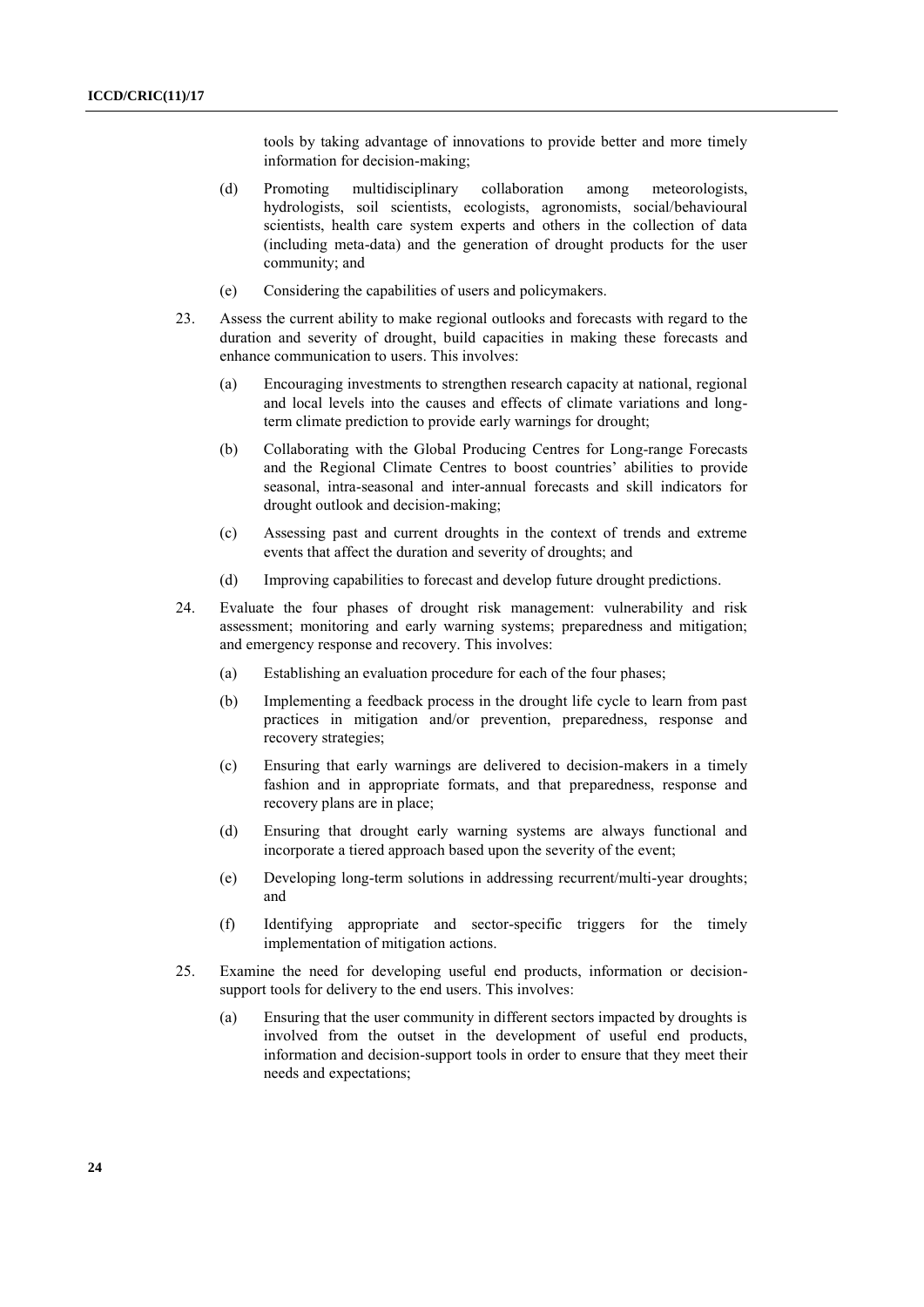- (b) Developing appropriate decision-support tools and climatological end products covering all aspects of drought to assist users in their drought risk management decision-making; and
- (c) Including extension service personnel and boosting their capabilities in understanding and using drought indices to better disseminate information regarding the four phases of drought risk management.
- 26. Assess the capacity of delivery systems to disseminate data, information, products and services to users in a timely manner to enhance their usefulness in decisionsupport. This involves:
	- (a) Undertaking a review of past and present delivery systems for disseminating drought services to end users and using the review findings and recommendations as the basis for developing user-friendly delivery systems;
	- (b) Establishing a procedure/survey to ensure that the needs of decision-makers are being adequately met by the delivery system and modifying the system as required:
	- (c) Designing data presentation and products to meet the specific needs of various decision-makers (do not make users search through all data but provide access to different products for different groups, e.g. agriculture, education, policymakers);
	- (d) Using the most cost-effective and modern methods for information delivery including Internet, social media (Facebook, Twitter, etc.), social gatherings, mobile phones, radio, TV, etc., which are appropriate to the local conditions; and
	- (e) Placing emphasis on training user communities to use decision-support tools and products.

### **C. Enhancing preparedness and mitigation actions**

- 27. Develop drought response measures that reinforce the concept of risk management as a key element of an NDMP while promoting environmental stewardship. This involves:
	- (a) Emphasizing a fundamental need for an integrated drought monitoring and analysis system;
	- (b) Establishing drought triggers or thresholds for taking action;
	- (c) Differentiating between normal seasonal dry periods and prolonged drought situations in the context of implementing emergency relief and response measures;
	- (d) Continuing the assessment of socioeconomic consequences/impacts of specific drought events;
	- (e) Identifying emergency measures that will reduce the impact of current drought while reducing vulnerability to future occurrences (these measures should, at least, be neutral);
	- (f) Establishing an effective communication and awareness-building strategy for public education;
	- (g) Developing a policy to ensure that relief reaches affected communities/sectors in a timely fashion; and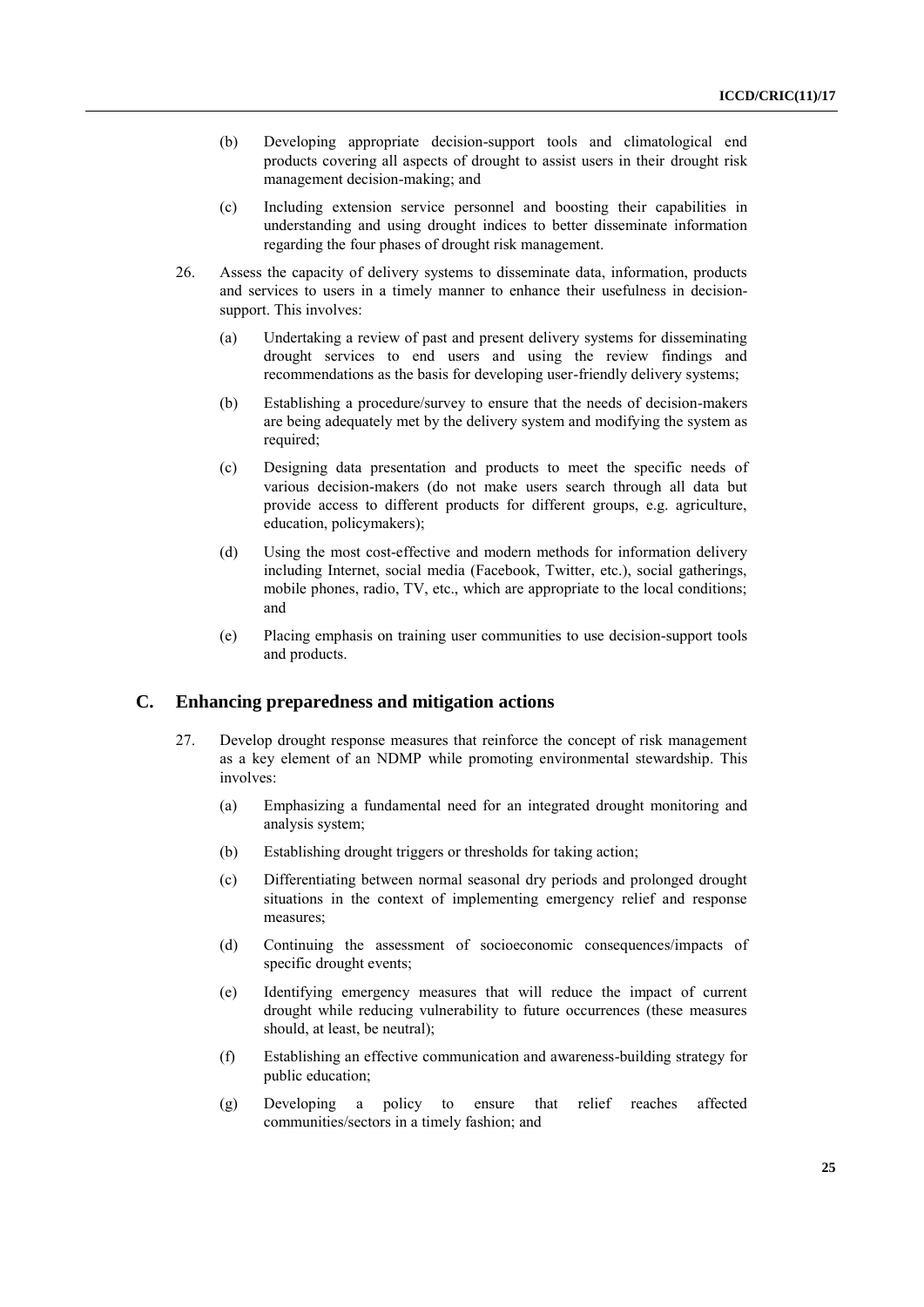- (h) Providing a drought fund for relief and response as part of an NDMP.
- 28. Promote training opportunities to enhance understanding on how seasonal forecasts and decision-support tools can be applied by vulnerable groups and within vulnerable sectors to improve resilience/coping capacities and preparedness. This involves:
	- (a) Developing a business (management) plan to carry out training in various sectors;
	- (b) Emphasizing training of trainers (e.g. extension service personnel) to better communicate policy instruments to user communities;
	- (c) Stressing the use of climate risk information in management and policy;
	- (d) Understanding user needs and involving users in developing decision-support tools from the outset; and
	- (e) Employing the media to engage the public and policymakers and receiving feedback on the effectiveness of emergency relief measures.
- 29. Identify incentives that could be provided to vulnerable sectors/groups to enhance the adoption of risk-based management measures in support of an NDMP. This involves:
	- (a) Considering financial incentives (implementation of a government-approved programme to provide loans on a tax-free basis to stimulate the implementation of drought mitigation measures);
	- (b) Linking drought relief to the establishment/implementation of drought plans at any level;
	- (c) Instituting a policy whereby a portion of funds provided for emergency drought relief payments must be directed towards mitigation measures to reduce the impacts of future droughts;
	- (d) Evaluating existing drought insurance plans or schemes in terms of how effectively the plans promote rewarding the wise stewardship of natural resources and sustainable development; and
	- (e) Using rewards for drought preparedness and effective response, and matching funds to finance preparedness plans.
- 30. Identify and communicate successful examples of how inter-agency or interministerial coordination enhanced drought monitoring, mitigation, response and planning (e.g. US Drought Monitor, North American Drought Monitor, the Australian drought monitor and the State of Ceará in Northeast Brazil, drought and climate monitoring centres).
- 31. Examine how drought drills or exercises could effectively be used to promote more effective institutional coordination for preparedness and response.
- 32. Collect local and traditional knowledge and incorporate it into the decision-making process.
- 33. Ensure connections between science and policy aspects.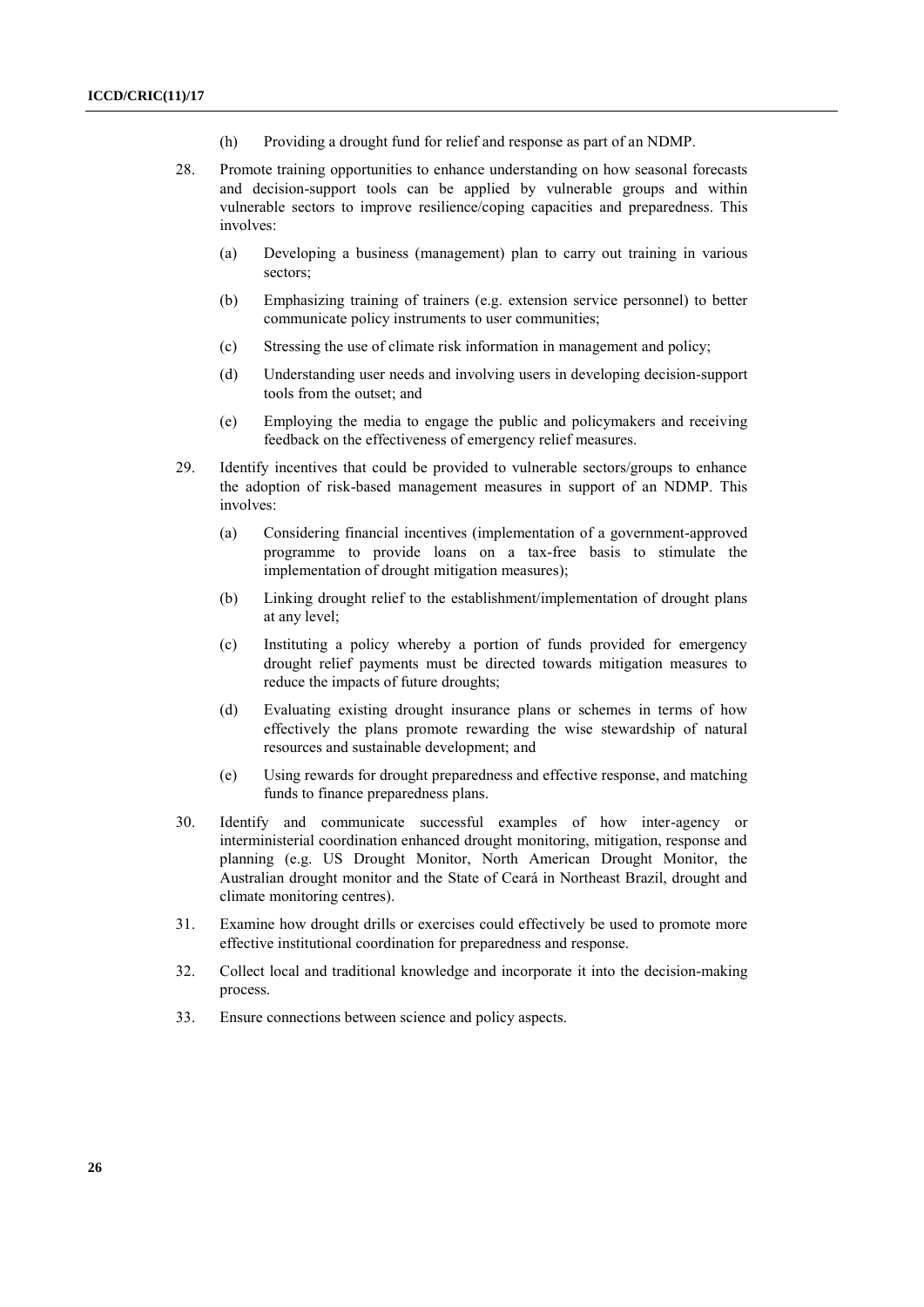### **D. Implementing emergency response and relief measures that reinforce national drought management policy goals**

- 34. Develop adequate linkages between early warning and relief and response.
- 35. Carry out rapid assessment of ongoing drought emergencies. This involves:
	- (a) Preparing diagnostic tools for rapid assessments; and
	- (b) Establishing and training inter-agency diagnostic teams (pre-emergency).
- 36. Conduct research that evaluates the effects of drought relief measures on societal vulnerability. This involves:
	- (a) Identifying case studies at local level on how risk management can reduce vulnerability (i.e. reduce impacts and improve resilience);
	- (b) Diversifying activities and portfolios of assets as a drought mitigation strategy (e.g. in crop production);
	- (c) Assessing the effectiveness of drought policies and looking for areas of improvement and refinement; and
	- (d) Using risk mapping to identify vulnerabilities to help develop appropriate drought policies.

#### **E. Understanding the cost of inaction**

- 37. Document the social, environmental and economic impacts associated with past drought events and impact trends for all levels and sectors.
- 38. Understand the cost-benefit relationships between a reactive, post-drought impact and emergency relief government policy vs. a risk-based government policy directed towards investment in mitigation actions that reduce impacts and the need for government interventions.
- 39. Derive opportunity costs involved in translating science into policy action.

### **F. National drought management policy: the way forward**

The challenge that nations face in developing a risk-based NDMP is complex and requires political will and a coordinated approach involving all levels of government and diverse stakeholders who must be engaged in the policy development process. One tool that has been essential in providing guidance in developing drought preparedness and mitigation plans in the United States of America is a 10-step planning process. This step-by-step approach has been modified and provided below as one approach for assisting nations with the national drought policy development process. The terminology from the original 10 step process has been modified slightly to reflect the objective of developing an NDMP vs. a preparedness or mitigation plan as was originally intended.

- **Step 1:** *Appoint* an NDMP commission or task force.
- **Step 2:** *State* or *define* the goals and objectives of a risk-based NDMP.
- **Step 3:** *Seek* stakeholder participation; *define* and *resolve* conflicts between key water-use sectors.
- **Step 4:** *Inventory* data and financial resources available and *identify* groups at risk.